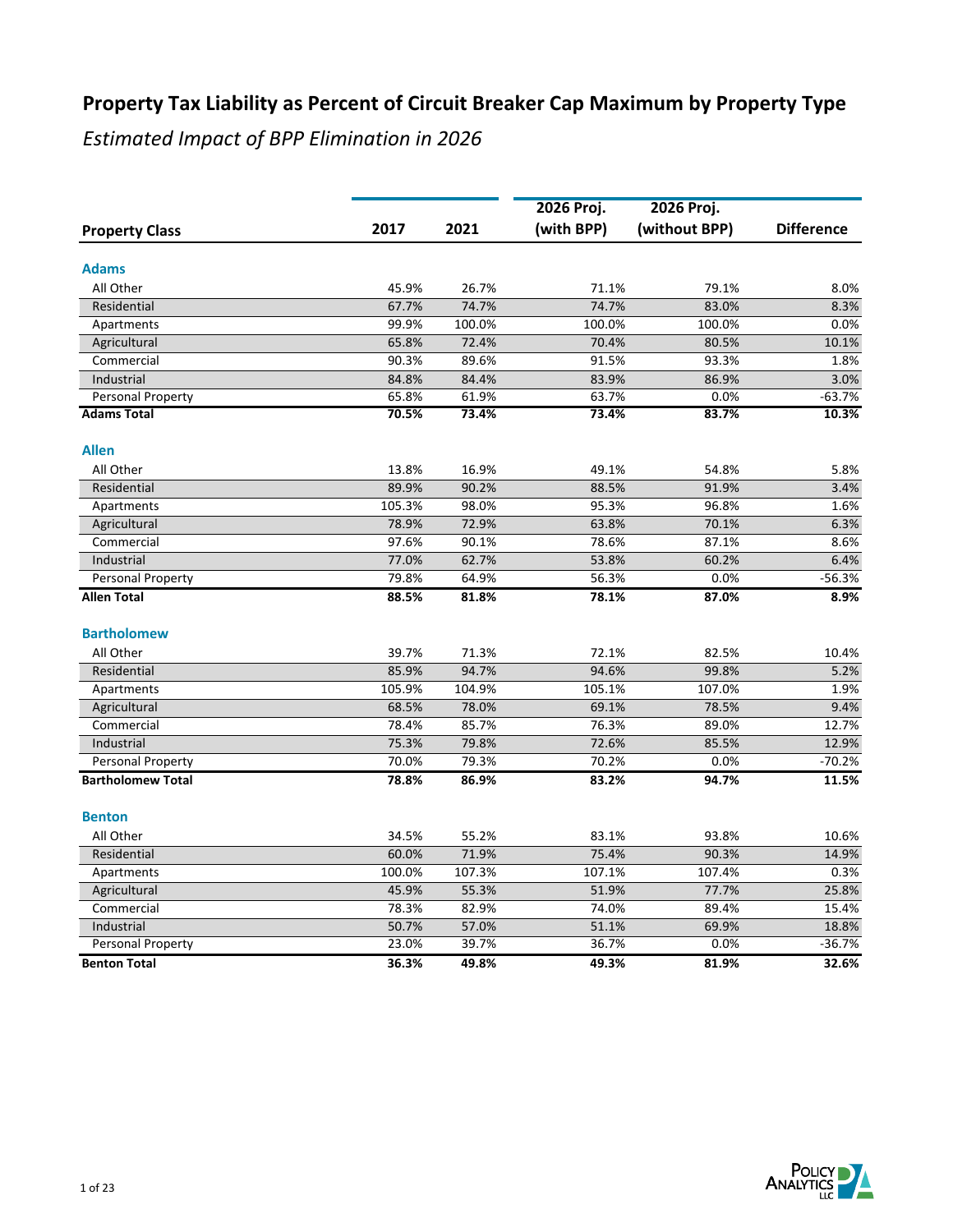|                        |        |        | 2026 Proj. | 2026 Proj.    |                   |
|------------------------|--------|--------|------------|---------------|-------------------|
| <b>Property Class</b>  | 2017   | 2021   | (with BPP) | (without BPP) | <b>Difference</b> |
|                        |        |        |            |               |                   |
| <b>Blackford</b>       |        |        |            |               |                   |
| All Other              | 0.0%   | 89.2%  | 100.0%     | 100.0%        | 0.0%              |
| Residential            | 0.0%   | 84.5%  | 87.6%      | 93.9%         | 6.3%              |
| Apartments             | 0.0%   | 99.9%  | 100.0%     | 100.0%        | 0.0%              |
| Agricultural           | 0.0%   | 91.4%  | 93.6%      | 97.7%         | 4.1%              |
| Commercial             | 0.0%   | 93.9%  | 94.6%      | 98.5%         | 3.9%              |
| Industrial             | 0.0%   | 97.4%  | 98.0%      | 99.9%         | 1.9%              |
| Personal Property      | 0.0%   | 82.3%  | 82.2%      | 0.0%          | $-82.2%$          |
| <b>Blackford Total</b> | 0.0%   | 87.2%  | 88.9%      | 96.4%         | 7.5%              |
| <b>Boone</b>           |        |        |            |               |                   |
| All Other              | 82.7%  | 50.6%  | 57.0%      | 60.7%         | 3.8%              |
| Residential            | 94.2%  | 99.0%  | 84.0%      | 86.9%         | 2.9%              |
| Apartments             | 106.8% | 107.4% | 90.8%      | 94.1%         | 3.4%              |
| Agricultural           | 65.4%  | 67.3%  | 46.0%      | 48.9%         | 2.9%              |
| Commercial             | 74.7%  | 78.1%  | 56.0%      | 59.5%         | 3.5%              |
| Industrial             | 60.9%  | 50.2%  | 36.2%      | 40.1%         | 3.9%              |
| Personal Property      | 57.4%  | 50.8%  | 36.4%      | 0.0%          | $-36.4%$          |
| <b>Boone Total</b>     | 80.3%  | 78.2%  | 60.9%      | 66.6%         | 5.7%              |
| <b>Brown</b>           |        |        |            |               |                   |
| All Other              | 50.4%  | 0.0%   | 34.1%      | 34.9%         | 0.8%              |
| Residential            | 46.3%  | 42.2%  | 37.6%      | 38.5%         | 0.9%              |
| Apartments             | 65.7%  | 49.9%  | 41.1%      | 42.2%         | 1.0%              |
| Agricultural           | 46.4%  | 41.7%  | 37.5%      | 38.4%         | 0.9%              |
| Commercial             | 48.8%  | 45.6%  | 37.7%      | 38.7%         | 1.0%              |
| Industrial             | 39.6%  | 36.7%  | 29.9%      | 30.5%         | 0.6%              |
| Personal Property      | 42.0%  | 39.1%  | 31.7%      | 0.0%          | $-31.7%$          |
| <b>Brown Total</b>     | 46.4%  | 42.3%  | 37.4%      | 38.5%         | 1.1%              |
| <b>Carroll</b>         |        |        |            |               |                   |
| All Other              | 16.6%  | 11.9%  | 64.0%      | 72.5%         | 8.5%              |
| Residential            | 52.7%  | 56.9%  | 47.9%      | 52.4%         | 4.5%              |
| Apartments             | 78.7%  | 96.9%  | 94.5%      | 95.8%         | 1.4%              |
| Agricultural           | 52.1%  | 55.0%  | 42.4%      | 47.9%         | 5.6%              |
| Commercial             | 65.3%  | 71.0%  | 53.5%      | 59.1%         | 5.6%              |
| Industrial             | 52.0%  | 48.4%  | 36.7%      | 42.1%         | 5.5%              |
| Personal Property      | 45.8%  | 45.1%  | 34.2%      | 0.0%          | $-34.2%$          |
| <b>Carroll Total</b>   | 52.2%  | 54.3%  | 43.7%      | 50.8%         | 7.2%              |

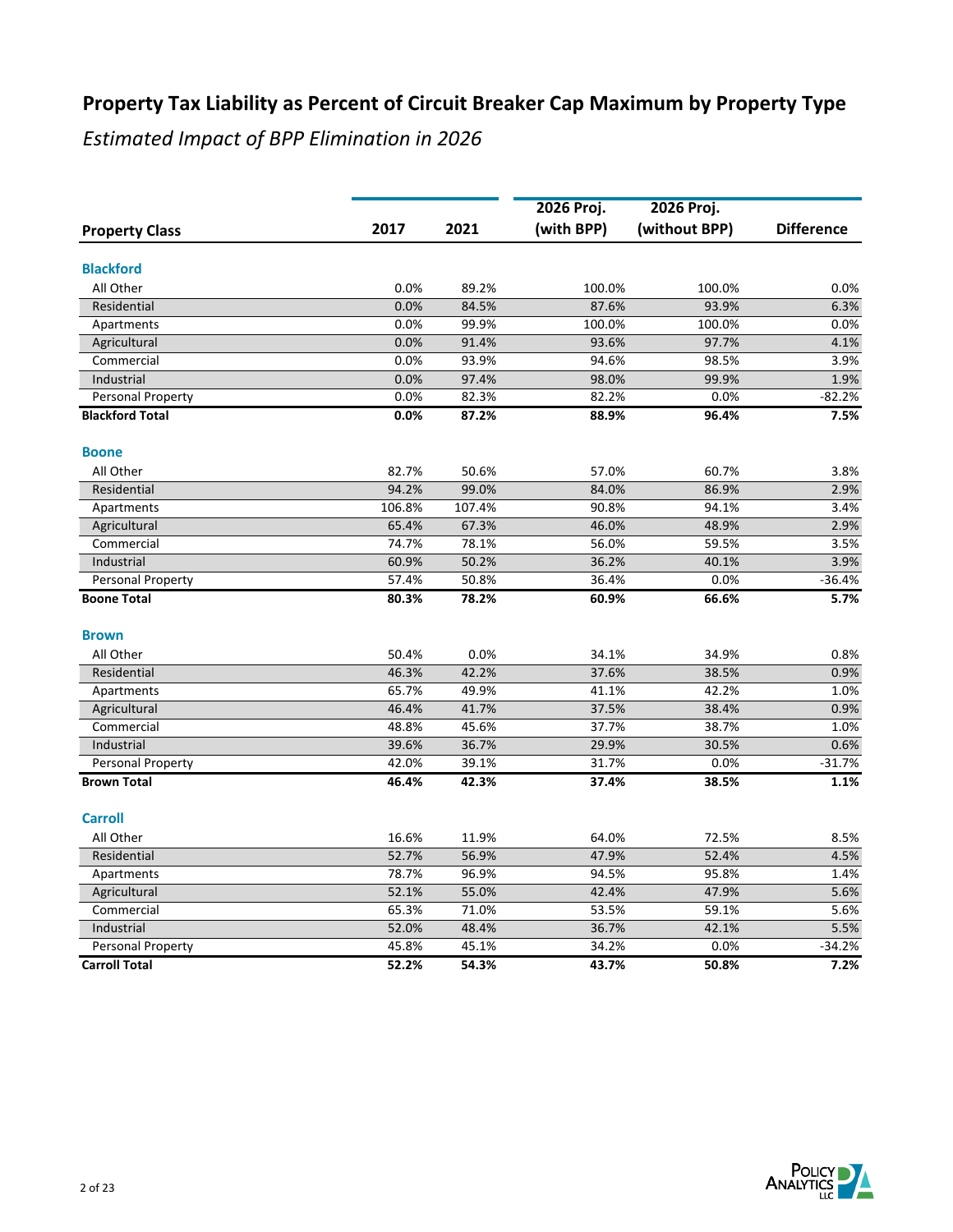|                       |        |        | 2026 Proj. | 2026 Proj.    |                   |
|-----------------------|--------|--------|------------|---------------|-------------------|
| <b>Property Class</b> | 2017   | 2021   | (with BPP) | (without BPP) | <b>Difference</b> |
|                       |        |        |            |               |                   |
| Cass                  |        |        |            |               |                   |
| All Other             | 81.3%  | 88.3%  | 68.7%      | 81.4%         | 12.7%             |
| Residential           | 74.4%  | 80.2%  | 84.7%      | 89.5%         | 4.8%              |
| Apartments            | 99.8%  | 99.4%  | 99.4%      | 99.9%         | 0.5%              |
| Agricultural          | 73.1%  | 81.7%  | 83.2%      | 92.3%         | 9.1%              |
| Commercial            | 86.5%  | 86.1%  | 94.6%      | 96.4%         | 1.9%              |
| Industrial            | 81.1%  | 79.2%  | 79.7%      | 85.8%         | 6.1%              |
| Personal Property     | 73.8%  | 73.6%  | 73.9%      | 0.0%          | $-73.9%$          |
| <b>Cass Total</b>     | 75.9%  | 79.8%  | 82.7%      | 90.9%         | 8.2%              |
| <b>Clark</b>          |        |        |            |               |                   |
| All Other             | 43.2%  | 50.2%  | 55.8%      | 60.5%         | 4.8%              |
| Residential           | 80.8%  | 85.9%  | 80.8%      | 83.7%         | 2.9%              |
| Apartments            | 97.3%  | 98.0%  | 94.8%      | 95.4%         | 0.6%              |
| Agricultural          | 65.8%  | 69.0%  | 53.8%      | 58.3%         | 4.5%              |
| Commercial            | 83.6%  | 85.2%  | 69.3%      | 74.5%         | 5.2%              |
| Industrial            | 76.2%  | 61.8%  | 47.5%      | 52.4%         | 5.0%              |
| Personal Property     | 73.1%  | 80.1%  | 58.8%      | 0.0%          | $-58.8%$          |
| <b>Clark Total</b>    | 79.7%  | 82.3%  | 72.0%      | 77.4%         | 5.4%              |
| Clay                  |        |        |            |               |                   |
| All Other             | 6.2%   | 66.9%  | 68.2%      | 75.7%         | 7.5%              |
| Residential           | 40.8%  | 45.0%  | 34.4%      | 45.5%         | 11.2%             |
| Apartments            | 75.3%  | 82.9%  | 89.6%      | 96.6%         | 7.0%              |
| Agricultural          | 60.2%  | 62.8%  | 56.7%      | 67.0%         | 10.3%             |
| Commercial            | 76.4%  | 79.8%  | 77.1%      | 80.8%         | 3.7%              |
| Industrial            | 63.3%  | 67.3%  | 58.1%      | 64.1%         | 6.0%              |
| Personal Property     | 59.1%  | 67.7%  | 64.7%      | 0.0%          | $-64.7%$          |
| <b>Clay Total</b>     | 54.0%  | 58.7%  | 51.2%      | 58.3%         | 7.1%              |
| <b>Clinton</b>        |        |        |            |               |                   |
| All Other             | 86.4%  | 100.7% | 96.1%      | 106.0%        | 9.9%              |
| Residential           | 74.2%  | 82.2%  | 76.6%      | 90.3%         | 13.7%             |
| Apartments            | 116.4% | 93.0%  | 92.3%      | 100.8%        | 8.5%              |
| Agricultural          | 73.5%  | 86.8%  | 83.9%      | 95.5%         | 11.6%             |
| Commercial            | 95.8%  | 95.2%  | 84.9%      | 91.8%         | 6.9%              |
| Industrial            | 97.7%  | 94.1%  | 96.3%      | 101.2%        | 4.9%              |
| Personal Property     | 84.3%  | 86.5%  | 84.0%      | 0.0%          | $-84.0%$          |
| <b>Clinton Total</b>  | 80.7%  | 86.8%  | 83.2%      | 93.9%         | 10.7%             |

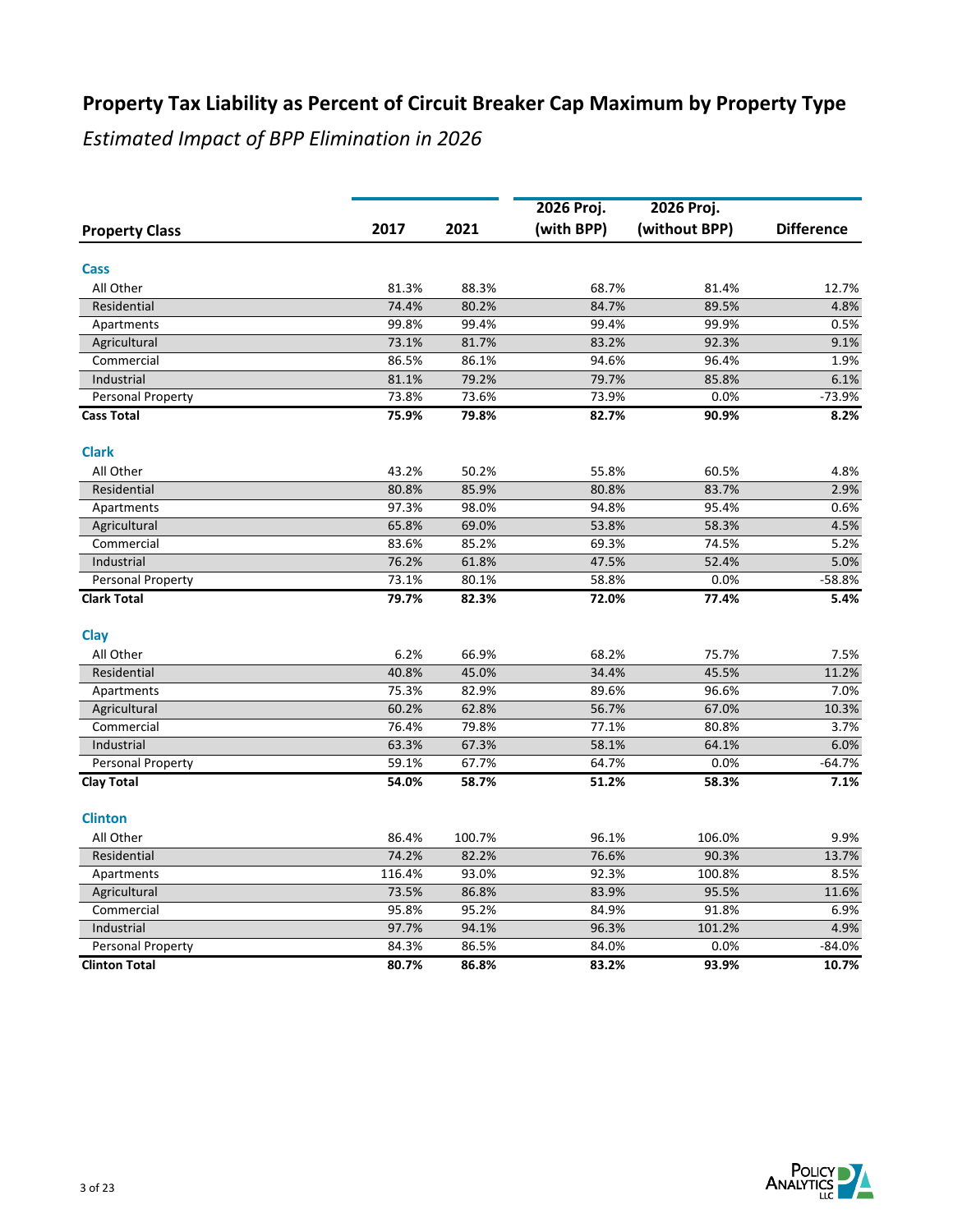|                       |        |        | 2026 Proj. | 2026 Proj.    |                   |
|-----------------------|--------|--------|------------|---------------|-------------------|
| <b>Property Class</b> | 2017   | 2021   | (with BPP) | (without BPP) | <b>Difference</b> |
| <b>Crawford</b>       |        |        |            |               |                   |
| All Other             | 49.1%  | 97.1%  | 97.9%      | 100.0%        | 2.1%              |
| Residential           | 88.6%  | 90.8%  | 90.3%      | 95.0%         | 4.8%              |
| Apartments            | 100.0% | 100.0% | 100.0%     | 100.0%        | 0.0%              |
| Agricultural          | 92.7%  | 91.6%  | 93.0%      | 96.3%         | 3.3%              |
| Commercial            | 96.5%  | 98.3%  | 93.2%      | 99.5%         | 6.3%              |
| Industrial            | 95.7%  | 98.1%  | 89.9%      | 100.0%        | 10.1%             |
| Personal Property     | 95.2%  | 98.2%  | 89.2%      | 0.0%          | $-89.2%$          |
| <b>Crawford Total</b> | 92.2%  | 93.5%  | 91.1%      | 96.1%         | 5.0%              |
| <b>Daviess</b>        |        |        |            |               |                   |
| All Other             | 60.5%  | 68.9%  | 77.7%      | 84.7%         | 7.0%              |
| Residential           | 71.4%  | 77.8%  | 79.8%      | 86.3%         | 6.5%              |
| Apartments            | 99.0%  | 99.7%  | 99.2%      | 99.8%         | 0.6%              |
| Agricultural          | 72.2%  | 76.8%  | 72.5%      | 82.3%         | 9.9%              |
| Commercial            | 76.3%  | 79.5%  | 73.8%      | 78.8%         | 5.0%              |
| Industrial            | 63.4%  | 72.3%  | 65.6%      | 71.9%         | 6.3%              |
| Personal Property     | 63.1%  | 69.1%  | 62.5%      | 0.0%          | $-62.5%$          |
| <b>Daviess Total</b>  | 70.3%  | 75.7%  | 73.2%      | 83.3%         | 10.1%             |
| <b>Dearborn</b>       |        |        |            |               |                   |
| All Other             | 79.6%  | 74.0%  | 96.4%      | 98.0%         | 1.6%              |
| Residential           | 81.4%  | 84.8%  | 89.8%      | 93.5%         | 3.6%              |
| Apartments            | 96.0%  | 96.8%  | 98.1%      | 98.8%         | 0.7%              |
| Agricultural          | 83.0%  | 83.3%  | 88.7%      | 92.3%         | 3.6%              |
| Commercial            | 80.4%  | 88.6%  | 93.6%      | 95.1%         | 1.5%              |
| Industrial            | 82.5%  | 83.4%  | 91.9%      | 94.3%         | 2.4%              |
| Personal Property     | 78.8%  | 85.6%  | 91.9%      | 0.0%          | $-91.9%$          |
| <b>Dearborn Total</b> | 81.3%  | 85.4%  | 90.8%      | 93.7%         | 2.9%              |
| <b>Decatur</b>        |        |        |            |               |                   |
| All Other             | 79.2%  | 85.2%  | 71.1%      | 75.0%         | 3.9%              |
| Residential           | 60.4%  | 69.9%  | 69.4%      | 75.0%         | 5.6%              |
| Apartments            | 96.3%  | 98.4%  | 87.1%      | 88.1%         | 0.9%              |
| Agricultural          | 52.0%  | 62.0%  | 54.8%      | 61.4%         | 6.7%              |
| Commercial            | 72.0%  | 76.7%  | 70.1%      | 82.4%         | 12.3%             |
| Industrial            | 65.1%  | 75.4%  | 66.4%      | 78.8%         | 12.4%             |
| Personal Property     | 55.5%  | 66.1%  | 59.3%      | 0.0%          | $-59.3%$          |
| <b>Decatur Total</b>  | 59.3%  | 69.1%  | 64.0%      | 73.0%         | 9.0%              |

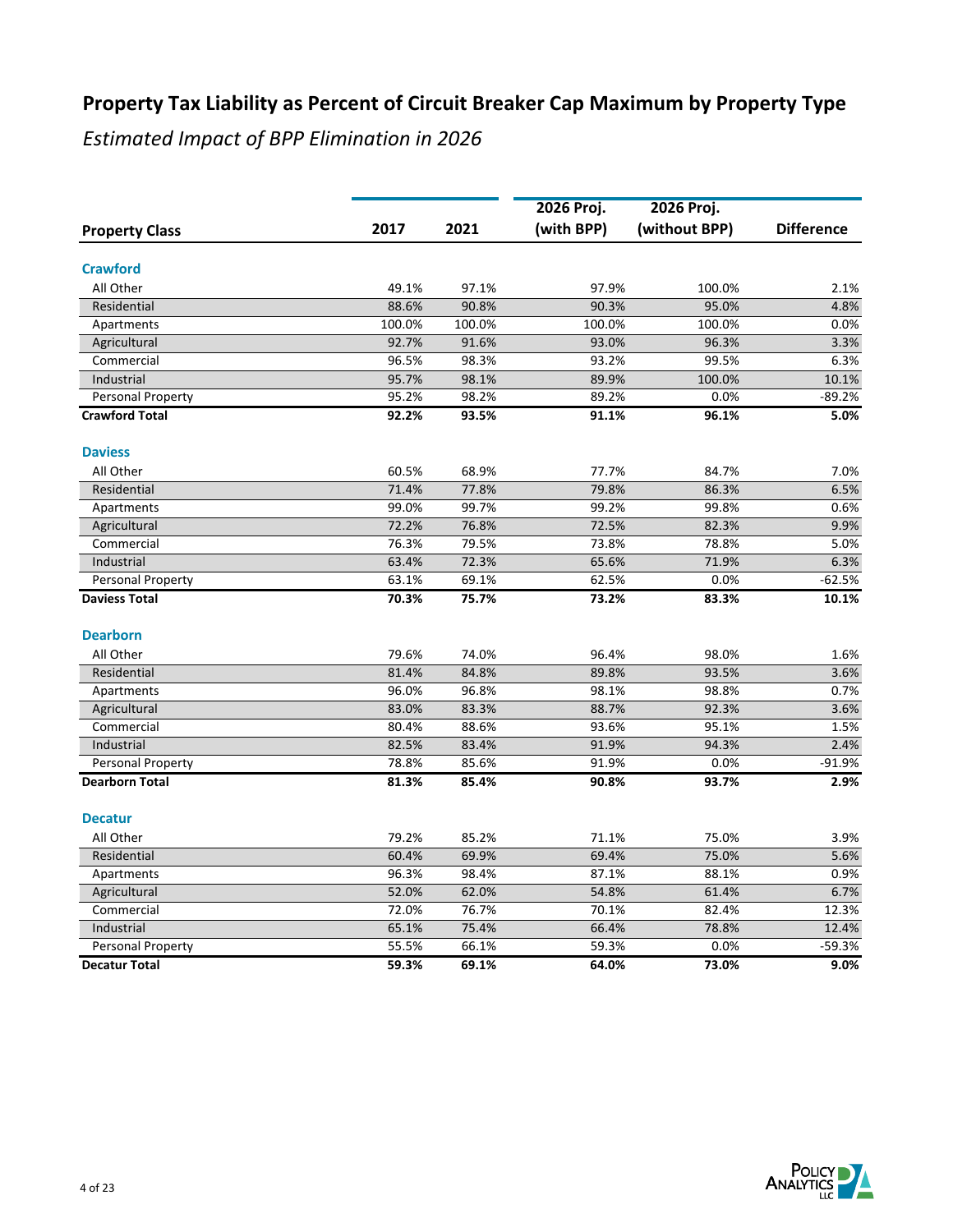|                       |        |        | 2026 Proj. | 2026 Proj.    |                   |
|-----------------------|--------|--------|------------|---------------|-------------------|
| <b>Property Class</b> | 2017   | 2021   | (with BPP) | (without BPP) | <b>Difference</b> |
| <b>DeKalb</b>         |        |        |            |               |                   |
| All Other             | 71.6%  | 60.5%  | 75.3%      | 94.2%         | 18.9%             |
| Residential           | 65.8%  | 63.2%  | 51.7%      | 72.3%         | 20.5%             |
| Apartments            | 99.3%  | 90.2%  | 83.7%      | 99.4%         | 15.7%             |
| Agricultural          | 66.6%  | 59.4%  | 52.7%      | 72.2%         | 19.5%             |
| Commercial            | 89.2%  | 85.5%  | 76.7%      | 91.6%         | 15.0%             |
| Industrial            | 68.7%  | 68.5%  | 62.7%      | 81.6%         | 18.9%             |
| Personal Property     | 59.7%  | 57.9%  | 54.8%      | 0.0%          | $-54.8%$          |
| <b>DeKalb Total</b>   | 67.3%  | 64.3%  | 56.7%      | 76.8%         | 20.1%             |
| <b>Delaware</b>       |        |        |            |               |                   |
| All Other             | 6.0%   | 5.1%   | 98.6%      | 99.3%         | 0.6%              |
| Residential           | 82.1%  | 86.1%  | 87.7%      | 91.4%         | 3.7%              |
| Apartments            | 96.9%  | 95.6%  | 99.3%      | 99.5%         | 0.2%              |
| Agricultural          | 80.9%  | 85.7%  | 79.9%      | 88.2%         | 8.3%              |
| Commercial            | 95.4%  | 97.4%  | 96.5%      | 97.7%         | 1.2%              |
| Industrial            | 86.1%  | 91.0%  | 87.8%      | 90.4%         | 2.5%              |
| Personal Property     | 85.0%  | 90.7%  | 86.9%      | 0.0%          | $-86.9%$          |
| <b>Delaware Total</b> | 85.1%  | 88.7%  | 89.2%      | 92.9%         | 3.7%              |
| <b>Dubois</b>         |        |        |            |               |                   |
| All Other             | 26.1%  | 27.5%  | 70.7%      | 80.4%         | 9.7%              |
| Residential           | 77.3%  | 82.4%  | 82.9%      | 89.3%         | 6.5%              |
| Apartments            | 94.5%  | 94.2%  | 95.8%      | 98.9%         | 3.1%              |
| Agricultural          | 67.6%  | 70.7%  | 67.4%      | 77.2%         | 9.7%              |
| Commercial            | 77.9%  | 79.0%  | 76.8%      | 86.8%         | 10.0%             |
| Industrial            | 76.7%  | 75.6%  | 72.1%      | 82.2%         | 10.2%             |
| Personal Property     | 66.6%  | 70.1%  | 65.5%      | 0.0%          | $-65.5%$          |
| <b>Dubois Total</b>   | 74.2%  | 77.6%  | 76.1%      | 86.3%         | 10.1%             |
| <b>Elkhart</b>        |        |        |            |               |                   |
| All Other             | 63.7%  | 32.0%  | 87.8%      | 93.6%         | 5.9%              |
| Residential           | 87.9%  | 92.0%  | 90.3%      | 95.7%         | 5.4%              |
| Apartments            | 109.9% | 114.9% | 112.0%     | 114.0%        | 2.1%              |
| Agricultural          | 72.0%  | 72.4%  | 65.7%      | 71.9%         | 6.2%              |
| Commercial            | 100.3% | 102.0% | 96.7%      | 101.8%        | 5.1%              |
| Industrial            | 91.6%  | 94.0%  | 88.0%      | 93.8%         | 5.8%              |
| Personal Property     | 85.6%  | 89.5%  | 83.3%      | 0.0%          | $-83.3%$          |
| <b>Elkhart Total</b>  | 89.6%  | 93.0%  | 88.9%      | 95.2%         | 6.3%              |

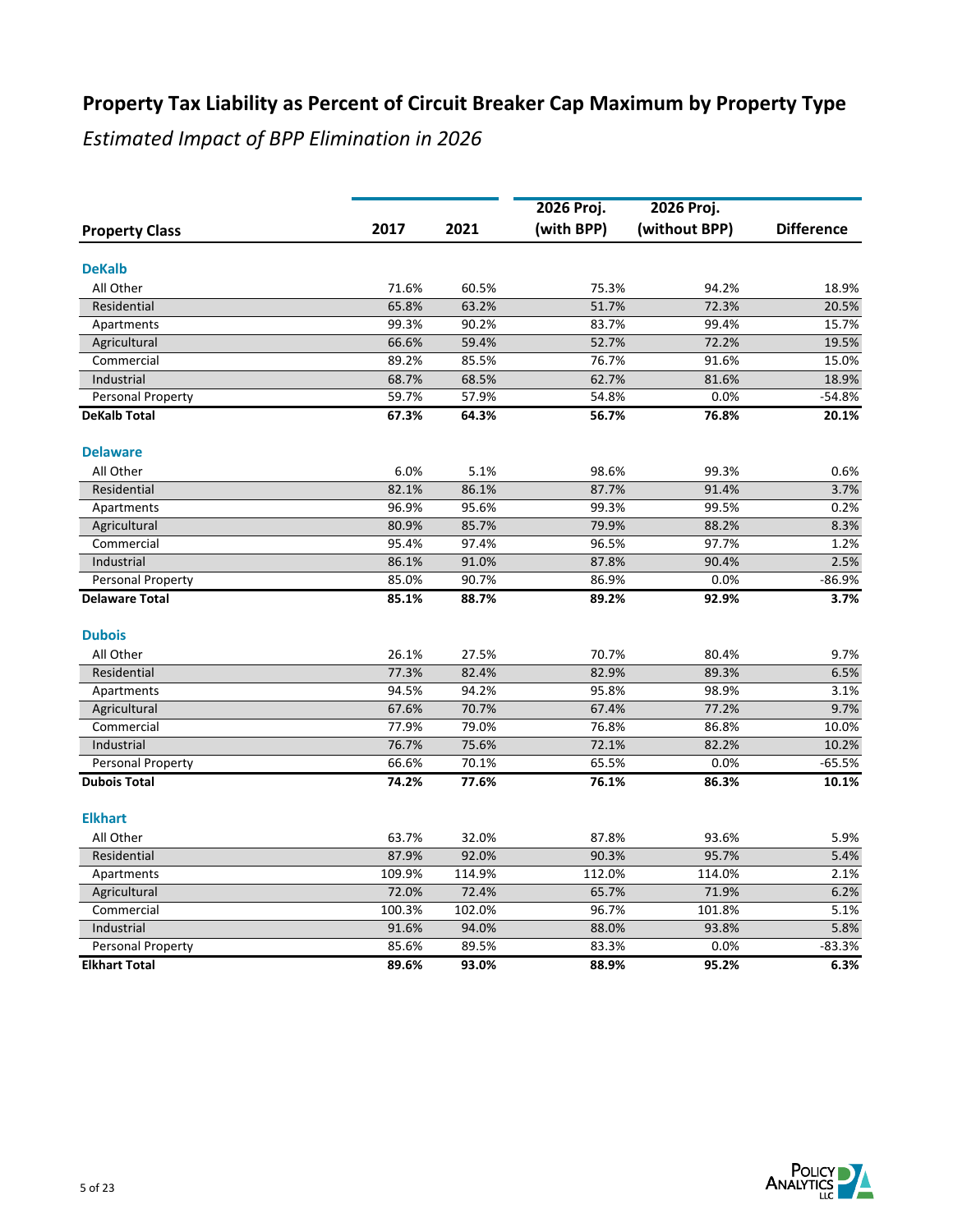|                       |        |        | 2026 Proj. | 2026 Proj.    |                   |
|-----------------------|--------|--------|------------|---------------|-------------------|
| <b>Property Class</b> | 2017   | 2021   | (with BPP) | (without BPP) | <b>Difference</b> |
|                       |        |        |            |               |                   |
| <b>Fayette</b>        |        |        |            |               |                   |
| All Other             | 85.1%  | 75.9%  | 83.2%      | 86.8%         | 3.6%              |
| Residential           | 78.4%  | 82.7%  | 86.8%      | 90.1%         | 3.3%              |
| Apartments            | 99.7%  | 96.8%  | 96.8%      | 97.0%         | 0.2%              |
| Agricultural          | 88.6%  | 89.4%  | 90.4%      | 93.1%         | 2.7%              |
| Commercial            | 97.2%  | 97.2%  | 97.4%      | 97.9%         | 0.5%              |
| Industrial            | 97.2%  | 96.6%  | 93.8%      | 94.7%         | 0.9%              |
| Personal Property     | 79.1%  | 80.4%  | 76.4%      | 0.0%          | $-76.4%$          |
| <b>Fayette Total</b>  | 85.4%  | 86.8%  | 88.0%      | 92.4%         | 4.4%              |
| <b>Floyd</b>          |        |        |            |               |                   |
| All Other             | 20.8%  | 58.7%  | 84.2%      | 88.1%         | 3.9%              |
| Residential           | 72.0%  | 80.0%  | 82.2%      | 87.0%         | 4.8%              |
| Apartments            | 96.6%  | 102.8% | 103.0%     | 104.2%        | 1.2%              |
| Agricultural          | 64.1%  | 71.4%  | 72.5%      | 78.3%         | 5.7%              |
| Commercial            | 78.7%  | 85.5%  | 88.6%      | 95.4%         | 6.7%              |
| Industrial            | 79.4%  | 85.2%  | 87.9%      | 95.4%         | 7.5%              |
| Personal Property     | 75.9%  | 75.7%  | 75.3%      | 0.0%          | $-75.3%$          |
| <b>Floyd Total</b>    | 74.2%  | 80.9%  | 82.9%      | 89.0%         | 6.1%              |
| <b>Fountain</b>       |        |        |            |               |                   |
| All Other             | 67.2%  | 79.8%  | 75.1%      | 79.1%         | 4.0%              |
| Residential           | 61.2%  | 70.2%  | 71.3%      | 76.2%         | 4.9%              |
| Apartments            | 100.0% | 99.7%  | 98.8%      | 99.6%         | 0.8%              |
| Agricultural          | 62.2%  | 74.0%  | 64.0%      | 70.5%         | 6.5%              |
| Commercial            | 73.6%  | 80.9%  | 70.4%      | 78.0%         | 7.7%              |
| Industrial            | 68.5%  | 78.4%  | 67.5%      | 78.1%         | 10.6%             |
| Personal Property     | 61.2%  | 70.6%  | 60.5%      | 0.0%          | $-60.5%$          |
| <b>Fountain Total</b> | 62.8%  | 72.6%  | 67.0%      | 74.2%         | 7.2%              |
| <b>Franklin</b>       |        |        |            |               |                   |
| All Other             | 44.5%  | 25.7%  | 50.1%      | 53.8%         | 3.7%              |
| Residential           | 64.6%  | 69.0%  | 68.1%      | 72.3%         | 4.2%              |
| Apartments            | 96.3%  | 96.5%  | 94.6%      | 97.0%         | 2.4%              |
| Agricultural          | 61.5%  | 64.2%  | 60.7%      | 65.8%         | 5.1%              |
| Commercial            | 63.0%  | 68.8%  | 64.2%      | 69.8%         | 5.5%              |
| Industrial            | 54.2%  | 58.3%  | 54.0%      | 59.0%         | 5.0%              |
| Personal Property     | 51.3%  | 53.9%  | 49.6%      | 0.0%          | $-49.6%$          |
| <b>Franklin Total</b> | 61.6%  | 65.1%  | 62.9%      | 69.3%         | 6.4%              |
|                       |        |        |            |               |                   |

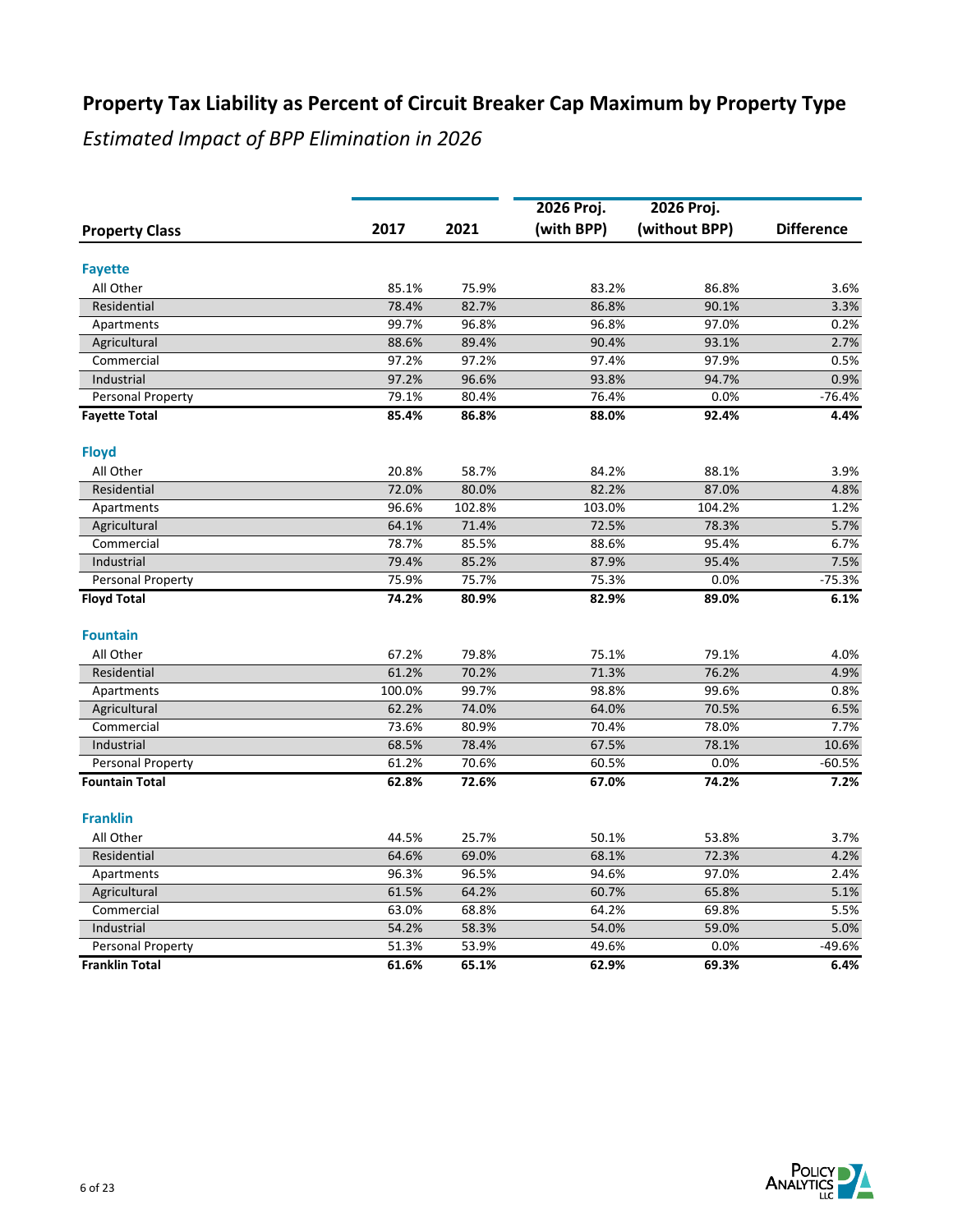|                       |       |        | 2026 Proj. | 2026 Proj.    |                   |
|-----------------------|-------|--------|------------|---------------|-------------------|
| <b>Property Class</b> | 2017  | 2021   | (with BPP) | (without BPP) | <b>Difference</b> |
|                       |       |        |            |               |                   |
| <b>Fulton</b>         |       |        |            |               |                   |
| All Other             | 53.6% | 59.7%  | 61.5%      | 69.1%         | 7.5%              |
| Residential           | 67.6% | 72.4%  | 73.9%      | 79.5%         | 5.6%              |
| Apartments            | 97.0% | 98.2%  | 97.6%      | 98.3%         | 0.8%              |
| Agricultural          | 67.6% | 74.0%  | 67.5%      | 75.9%         | 8.4%              |
| Commercial            | 77.2% | 77.2%  | 68.8%      | 77.7%         | 8.9%              |
| Industrial            | 65.4% | 67.9%  | 62.2%      | 69.7%         | 7.5%              |
| Personal Property     | 60.7% | 62.2%  | 59.4%      | 0.0%          | $-59.4%$          |
| <b>Fulton Total</b>   | 67.5% | 71.5%  | 69.2%      | 77.9%         | 8.7%              |
| <b>Gibson</b>         |       |        |            |               |                   |
| All Other             | 32.8% | 75.6%  | 96.2%      | 98.3%         | 2.0%              |
| Residential           | 77.2% | 83.7%  | 88.3%      | 95.7%         | 7.4%              |
| Apartments            | 96.6% | 63.7%  | 65.8%      | 71.1%         | 5.3%              |
| Agricultural          | 77.9% | 83.2%  | 85.9%      | 97.4%         | 11.5%             |
| Commercial            | 84.4% | 86.6%  | 85.0%      | 94.4%         | 9.4%              |
| Industrial            | 71.8% | 77.4%  | 76.3%      | 95.6%         | 19.3%             |
| Personal Property     | 66.1% | 62.9%  | 59.9%      | 0.0%          | $-59.9%$          |
| <b>Gibson Total</b>   | 71.8% | 72.1%  | 72.1%      | 95.6%         | 23.4%             |
| Grant                 |       |        |            |               |                   |
| All Other             | 29.1% | 41.4%  | 99.1%      | 99.7%         | 0.6%              |
| Residential           | 62.8% | 72.4%  | 66.2%      | 80.1%         | 13.9%             |
| Apartments            | 94.4% | 96.9%  | 97.9%      | 99.8%         | 1.9%              |
| Agricultural          | 73.1% | 78.7%  | 78.9%      | 89.8%         | 10.8%             |
| Commercial            | 90.7% | 91.6%  | 92.6%      | 93.7%         | 1.2%              |
| Industrial            | 93.1% | 92.6%  | 93.2%      | 95.9%         | 2.7%              |
| Personal Property     | 85.4% | 89.4%  | 89.1%      | 0.0%          | $-89.1%$          |
| <b>Grant Total</b>    | 77.4% | 82.8%  | 80.6%      | 87.0%         | 6.3%              |
| <b>Greene</b>         |       |        |            |               |                   |
| All Other             | 69.3% | 93.9%  | 94.2%      | 98.4%         | 4.2%              |
| Residential           | 78.1% | 83.1%  | 87.8%      | 92.5%         | 4.7%              |
| Apartments            | 96.7% | 102.0% | 101.2%     | 102.4%        | 1.2%              |
| Agricultural          | 83.4% | 88.8%  | 93.8%      | 101.3%        | 7.5%              |
| Commercial            | 87.5% | 87.0%  | 89.7%      | 94.7%         | 5.0%              |
| Industrial            | 67.3% | 69.3%  | 71.2%      | 81.0%         | 9.8%              |
| Personal Property     | 65.0% | 72.5%  | 75.1%      | 0.0%          | $-75.1%$          |
| <b>Greene Total</b>   | 78.3% | 82.9%  | 87.2%      | 96.0%         | 8.8%              |

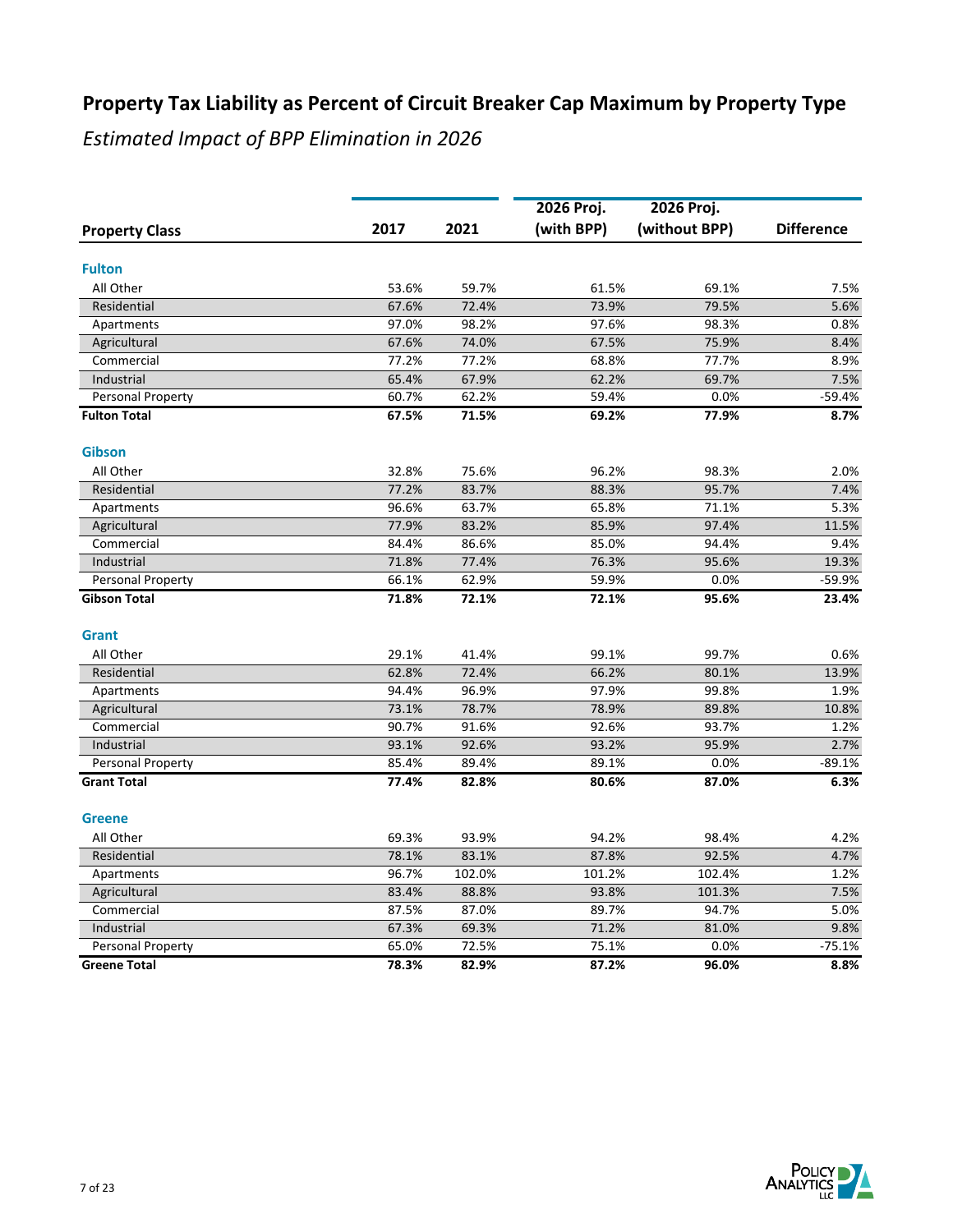|                            |        |        | 2026 Proj. | 2026 Proj.    |                   |
|----------------------------|--------|--------|------------|---------------|-------------------|
| <b>Property Class</b>      | 2017   | 2021   | (with BPP) | (without BPP) | <b>Difference</b> |
| <b>Hamilton</b>            |        |        |            |               |                   |
| All Other                  | 9.6%   | 9.9%   | 73.0%      | 76.1%         | 3.1%              |
| Residential                | 106.4% | 112.2% | 106.8%     | 109.7%        | 2.9%              |
| Apartments                 | 107.3% | 112.1% | 98.9%      | 103.0%        | 4.1%              |
|                            | 85.7%  | 83.7%  | 74.1%      | 77.7%         | 3.6%              |
| Agricultural<br>Commercial | 76.0%  | 74.9%  | 65.6%      | 68.4%         | 2.8%              |
| Industrial                 | 72.2%  | 74.4%  | 63.6%      | 66.5%         | 2.9%              |
| Personal Property          | 72.9%  | 72.4%  | 61.8%      | 0.0%          | $-61.8%$          |
| <b>Hamilton Total</b>      | 93.5%  | 97.3%  | 92.7%      | 97.9%         | 5.2%              |
| <b>Hancock</b>             |        |        |            |               |                   |
| All Other                  | 4.9%   | 52.9%  | 84.1%      | 87.5%         | 3.4%              |
| Residential                | 85.8%  | 85.7%  | 79.0%      | 84.1%         | 5.0%              |
| Apartments                 | 99.9%  | 99.1%  | 88.1%      | 94.7%         | 6.6%              |
| Agricultural               | 79.8%  | 76.8%  | 59.8%      | 65.0%         | 5.2%              |
| Commercial                 | 81.7%  | 72.4%  | 53.4%      | 58.4%         | 5.0%              |
| Industrial                 | 58.0%  | 61.0%  | 43.7%      | 48.7%         | 5.0%              |
| Personal Property          | 66.6%  | 63.8%  | 52.1%      | 0.0%          | $-52.1%$          |
| <b>Hancock Total</b>       | 78.3%  | 77.0%  | 65.3%      | 72.1%         | 6.8%              |
| <b>Harrison</b>            |        |        |            |               |                   |
| All Other                  | 33.0%  | 26.5%  | 59.9%      | 65.3%         | 5.4%              |
| Residential                | 52.5%  | 58.1%  | 54.4%      | 58.4%         | 4.0%              |
| Apartments                 | 69.7%  | 72.0%  | 61.8%      | 66.8%         | 5.0%              |
| Agricultural               | 54.7%  | 58.1%  | 52.1%      | 56.1%         | 3.9%              |
| Commercial                 | 44.0%  | 48.2%  | 42.0%      | 45.5%         | 3.6%              |
| Industrial                 | 39.4%  | 43.2%  | 34.0%      | 36.8%         | 2.8%              |
| Personal Property          | 42.1%  | 44.5%  | 38.3%      | 0.0%          | $-38.3%$          |
| <b>Harrison Total</b>      | 49.9%  | 53.8%  | 49.4%      | 54.5%         | 5.1%              |
| <b>Hendricks</b>           |        |        |            |               |                   |
| All Other                  | 4.8%   | 19.7%  | 67.4%      | 72.3%         | 4.9%              |
| Residential                | 92.1%  | 96.6%  | 89.7%      | 93.6%         | 3.9%              |
| Apartments                 | 98.1%  | 103.5% | 96.6%      | 100.3%        | 3.7%              |
| Agricultural               | 83.7%  | 81.0%  | 65.1%      | 68.9%         | 3.8%              |
| Commercial                 | 83.0%  | 79.4%  | 58.7%      | 62.8%         | 4.1%              |
| Industrial                 | 64.2%  | 60.7%  | 49.2%      | 53.7%         | 4.6%              |
| Personal Property          | 75.1%  | 72.6%  | 56.8%      | 0.0%          | $-56.8%$          |
| <b>Hendricks Total</b>     | 82.2%  | 82.7%  | 71.5%      | 77.1%         | 5.6%              |

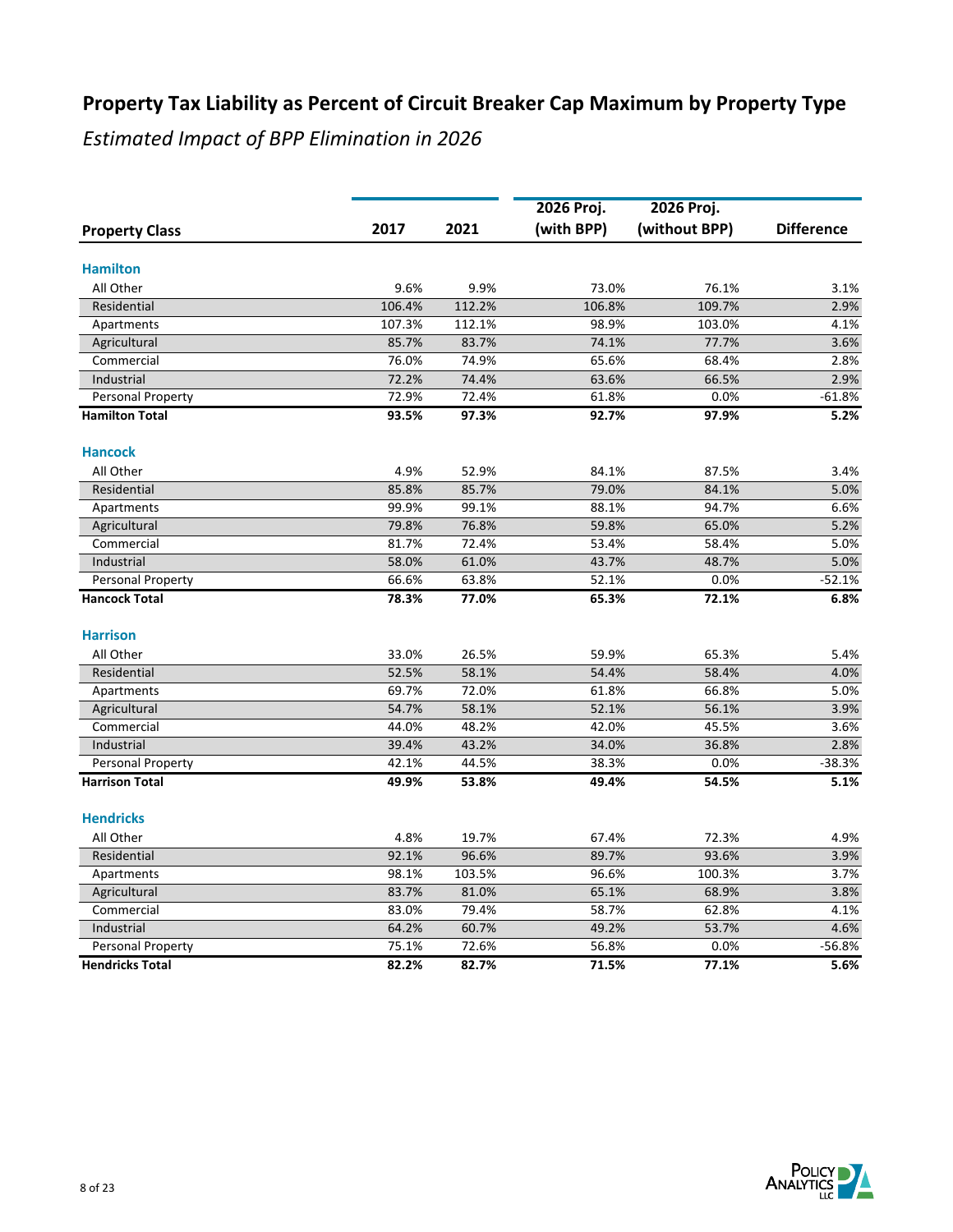|                          |       |       | 2026 Proj. | 2026 Proj.    |                   |
|--------------------------|-------|-------|------------|---------------|-------------------|
| <b>Property Class</b>    | 2017  | 2021  | (with BPP) | (without BPP) | <b>Difference</b> |
| <b>Henry</b>             |       |       |            |               |                   |
| All Other                | 26.8% | 21.9% | 98.5%      | 99.1%         | 0.6%              |
| Residential              | 75.5% | 84.2% | 88.5%      | 92.6%         | 4.2%              |
| Apartments               | 99.9% | 99.9% | 99.9%      | 100.0%        | 0.0%              |
| Agricultural             | 82.1% | 89.9% | 92.7%      | 95.7%         | 3.0%              |
| Commercial               | 90.5% | 94.7% | 95.1%      | 98.1%         | 3.0%              |
| Industrial               | 75.5% | 60.1% | 63.5%      | 69.0%         | 5.5%              |
| Personal Property        | 72.6% | 81.0% | 82.5%      | 0.0%          | $-82.5%$          |
| <b>Henry Total</b>       | 78.8% | 83.6% | 87.3%      | 92.0%         | 4.7%              |
| <b>Howard</b>            |       |       |            |               |                   |
| All Other                | 9.2%  | 12.5% | 99.0%      | 99.9%         | 0.9%              |
| Residential              | 76.1% | 81.7% | 86.8%      | 94.4%         | 7.6%              |
| Apartments               | 98.0% | 99.9% | 99.8%      | 100.0%        | 0.1%              |
| Agricultural             | 88.2% | 87.1% | 84.2%      | 95.3%         | 11.0%             |
| Commercial               | 94.3% | 95.4% | 98.8%      | 99.3%         | 0.6%              |
| Industrial               | 98.6% | 99.0% | 98.6%      | 99.2%         | 0.6%              |
| Personal Property        | 83.5% | 96.6% | 95.2%      | 0.0%          | $-95.2%$          |
| <b>Howard Total</b>      | 83.7% | 90.3% | 92.0%      | 96.1%         | 4.2%              |
| <b>Huntington</b>        |       |       |            |               |                   |
| All Other                | 10.6% | 9.5%  | 97.3%      | 98.0%         | 0.8%              |
| Residential              | 68.5% | 80.9% | 81.3%      | 88.5%         | 7.3%              |
| Apartments               | 96.1% | 84.7% | 83.3%      | 85.2%         | 1.9%              |
| Agricultural             | 66.3% | 77.1% | 69.3%      | 82.2%         | 12.9%             |
| Commercial               | 91.8% | 93.3% | 90.2%      | 93.7%         | 3.5%              |
| Industrial               | 81.4% | 80.1% | 76.5%      | 81.9%         | 5.3%              |
| Personal Property        | 67.6% | 70.0% | 64.1%      | 0.0%          | $-64.1%$          |
| <b>Huntington Total</b>  | 69.6% | 76.5% | 75.9%      | 87.1%         | 11.2%             |
| <b>Jackson</b>           |       |       |            |               |                   |
| All Other                | 48.3% | 75.9% | 74.4%      | 86.7%         | 12.3%             |
| Residential              | 59.5% | 64.9% | 72.6%      | 83.8%         | 11.2%             |
| Apartments               | 96.1% | 95.4% | 95.6%      | 98.1%         | 2.6%              |
| Agricultural             | 60.4% | 63.4% | 67.0%      | 81.0%         | 14.0%             |
| Commercial               | 79.8% | 84.0% | 88.4%      | 95.8%         | 7.4%              |
| Industrial               | 68.5% | 75.7% | 79.2%      | 90.1%         | 10.9%             |
| <b>Personal Property</b> | 50.7% | 66.0% | 63.4%      | 0.0%          | $-63.4%$          |
| <b>Jackson Total</b>     | 61.3% | 69.0% | 71.6%      | 86.4%         | 14.8%             |

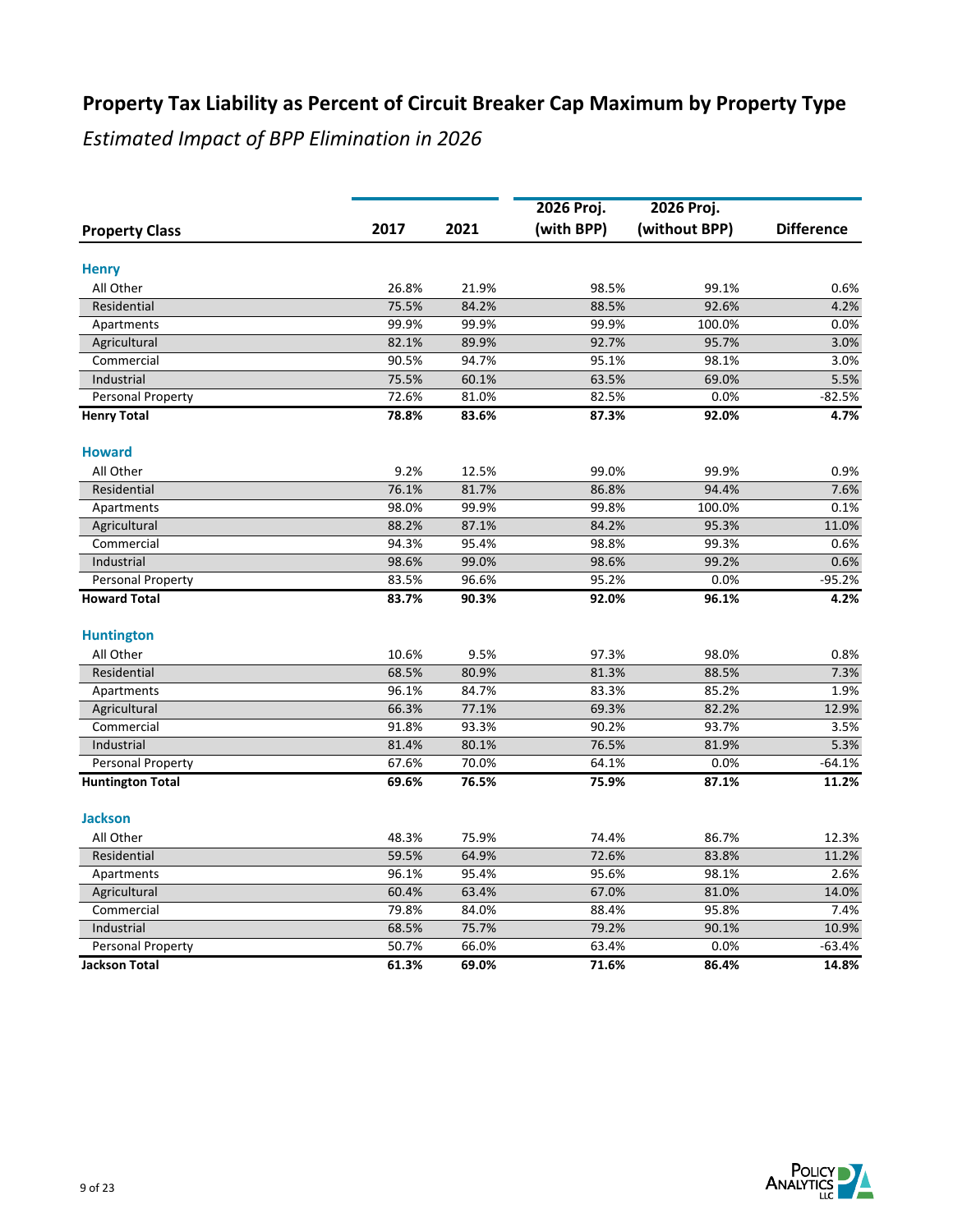|                            |        |        | 2026 Proj. | 2026 Proj.    |                   |
|----------------------------|--------|--------|------------|---------------|-------------------|
| <b>Property Class</b>      | 2017   | 2021   | (with BPP) | (without BPP) | <b>Difference</b> |
|                            |        |        |            |               |                   |
| <b>Jasper</b><br>All Other | 20.3%  | 35.2%  | 47.8%      | 61.9%         | 14.2%             |
| Residential                | 43.4%  | 50.5%  | 55.6%      | 71.2%         | 15.5%             |
|                            | 58.6%  | 67.8%  | 71.9%      | 89.0%         | 17.0%             |
| Apartments<br>Agricultural | 37.0%  | 42.8%  | 45.2%      | 56.9%         | 11.6%             |
| Commercial                 | 34.8%  | 42.7%  | 46.2%      | 58.2%         | 12.0%             |
| Industrial                 | 31.6%  | 38.2%  | 42.6%      | 54.6%         | 12.1%             |
| <b>Personal Property</b>   | 30.3%  | 35.7%  | 37.2%      | 0.0%          | $-37.2%$          |
| <b>Jasper Total</b>        | 36.5%  | 43.1%  | 46.8%      | 64.4%         | 17.5%             |
|                            |        |        |            |               |                   |
| Jay                        |        |        |            |               |                   |
| All Other                  | 17.0%  | 32.1%  | 99.4%      | 102.4%        | 3.1%              |
| Residential                | 55.4%  | 65.4%  | 58.8%      | 80.2%         | 21.4%             |
| Apartments                 | 100.2% | 101.6% | 100.3%     | 103.1%        | 2.9%              |
| Agricultural               | 73.9%  | 80.4%  | 73.9%      | 89.8%         | 16.0%             |
| Commercial                 | 93.0%  | 95.6%  | 93.8%      | 98.1%         | 4.3%              |
| Industrial                 | 78.2%  | 81.9%  | 79.1%      | 89.3%         | 10.2%             |
| Personal Property          | 69.3%  | 75.6%  | 74.5%      | 0.0%          | $-74.5%$          |
| <b>Jay Total</b>           | 70.3%  | 76.6%  | 72.3%      | 87.4%         | 15.1%             |
| <b>Jefferson</b>           |        |        |            |               |                   |
| All Other                  | 68.7%  | 74.7%  | 90.3%      | 96.8%         | 6.5%              |
| Residential                | 79.1%  | 86.2%  | 89.4%      | 94.8%         | 5.4%              |
| Apartments                 | 98.5%  | 99.6%  | 99.7%      | 100.0%        | 0.3%              |
| Agricultural               | 75.7%  | 83.7%  | 86.6%      | 94.3%         | 7.7%              |
| Commercial                 | 82.8%  | 92.2%  | 92.7%      | 97.0%         | 4.3%              |
| Industrial                 | 76.9%  | 89.4%  | 88.4%      | 94.9%         | 6.5%              |
| Personal Property          | 74.8%  | 87.6%  | 87.7%      | 0.0%          | $-87.7%$          |
| <b>Jefferson Total</b>     | 78.0%  | 87.5%  | 89.0%      | 95.2%         | 6.2%              |
| <b>Jennings</b>            |        |        |            |               |                   |
| All Other                  | 75.4%  | 94.8%  | 79.4%      | 87.3%         | 7.8%              |
| Residential                | 67.5%  | 75.2%  | 81.2%      | 87.7%         | 6.5%              |
| Apartments                 | 99.8%  | 99.9%  | 99.9%      | 100.0%        | 0.0%              |
| Agricultural               | 79.5%  | 84.7%  | 88.3%      | 93.4%         | 5.1%              |
| Commercial                 | 89.7%  | 90.8%  | 91.2%      | 94.0%         | 2.8%              |
| Industrial                 | 92.0%  | 77.8%  | 79.5%      | 81.2%         | 1.8%              |
| Personal Property          | 77.8%  | 71.3%  | 75.5%      | 0.0%          | $-75.5%$          |
| <b>Jennings Total</b>      | 76.7%  | 77.9%  | 82.2%      | 89.3%         | 7.1%              |

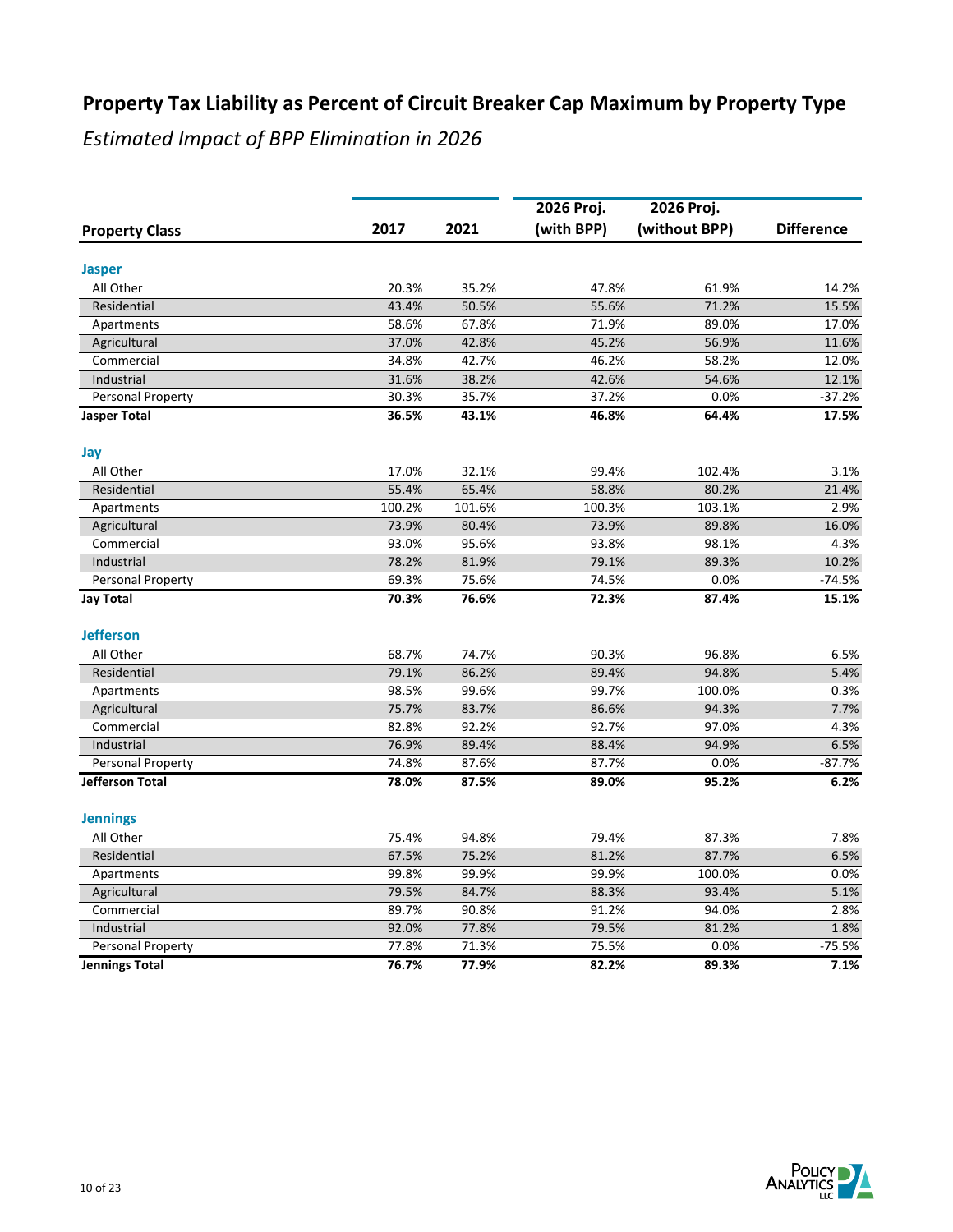|                        |        |        | 2026 Proj. | 2026 Proj.    |                   |
|------------------------|--------|--------|------------|---------------|-------------------|
| <b>Property Class</b>  | 2017   | 2021   | (with BPP) | (without BPP) | <b>Difference</b> |
| <b>Johnson</b>         |        |        |            |               |                   |
| All Other              | 64.5%  | 12.5%  | 62.8%      | 67.4%         | 4.6%              |
| Residential            | 86.6%  | 91.2%  | 82.3%      | 85.5%         | 3.2%              |
| Apartments             | 98.3%  | 100.6% | 86.3%      | 90.6%         | 4.3%              |
| Agricultural           | 85.0%  | 88.6%  | 66.2%      | 71.6%         | 5.4%              |
| Commercial             | 75.2%  | 75.9%  | 58.0%      | 62.5%         | 4.5%              |
| Industrial             | 82.5%  | 73.8%  | 57.7%      | 63.7%         | 6.0%              |
| Personal Property      | 74.3%  | 79.3%  | 62.1%      | 0.0%          | $-62.1%$          |
| <b>Johnson Total</b>   | 82.9%  | 85.4%  | 73.0%      | 78.1%         | 5.1%              |
| <b>Knox</b>            |        |        |            |               |                   |
| All Other              | 16.4%  | 47.0%  | 84.5%      | 93.7%         | 9.2%              |
| Residential            | 77.8%  | 81.5%  | 82.5%      | 91.9%         | 9.4%              |
| Apartments             | 102.1% | 101.9% | 101.6%     | 101.9%        | 0.3%              |
| Agricultural           | 64.0%  | 71.2%  | 69.4%      | 94.1%         | 24.7%             |
| Commercial             | 88.9%  | 89.8%  | 88.4%      | 93.6%         | 5.2%              |
| Industrial             | 49.3%  | 59.3%  | 61.4%      | 78.6%         | 17.2%             |
| Personal Property      | 25.6%  | 38.0%  | 39.3%      | 0.0%          | $-39.3%$          |
| <b>Knox Total</b>      | 49.2%  | 58.3%  | 60.3%      | 91.5%         | 31.2%             |
| <b>Kosciusko</b>       |        |        |            |               |                   |
| All Other              | 21.9%  | 16.7%  | 63.7%      | 73.6%         | 9.9%              |
| Residential            | 54.3%  | 58.9%  | 56.6%      | 61.9%         | 5.3%              |
| Apartments             | 102.0% | 101.8% | 100.5%     | 102.6%        | 2.1%              |
| Agricultural           | 54.7%  | 55.1%  | 51.3%      | 57.9%         | 6.5%              |
| Commercial             | 72.4%  | 70.6%  | 68.2%      | 83.2%         | 15.0%             |
| Industrial             | 59.2%  | 60.1%  | 57.2%      | 70.3%         | 13.1%             |
| Personal Property      | 55.4%  | 58.2%  | 57.7%      | 0.0%          | $-57.7%$          |
| <b>Kosciusko Total</b> | 57.4%  | 60.3%  | 57.9%      | 65.0%         | 7.1%              |
| <b>LaGrange</b>        |        |        |            |               |                   |
| All Other              | 37.8%  | 3.9%   | 36.6%      | 39.4%         | 2.8%              |
| Residential            | 47.3%  | 48.3%  | 48.9%      | 52.5%         | 3.5%              |
| Apartments             | 91.8%  | 95.1%  | 94.2%      | 95.7%         | 1.5%              |
| Agricultural           | 47.3%  | 46.3%  | 46.2%      | 49.6%         | 3.4%              |
| Commercial             | 63.6%  | 62.7%  | 60.9%      | 67.8%         | 6.9%              |
| Industrial             | 54.9%  | 55.8%  | 55.1%      | 63.1%         | 8.0%              |
| Personal Property      | 47.1%  | 47.4%  | 46.5%      | 0.0%          | $-46.5%$          |
| <b>LaGrange Total</b>  | 49.0%  | 49.3%  | 49.3%      | 53.8%         | 4.5%              |

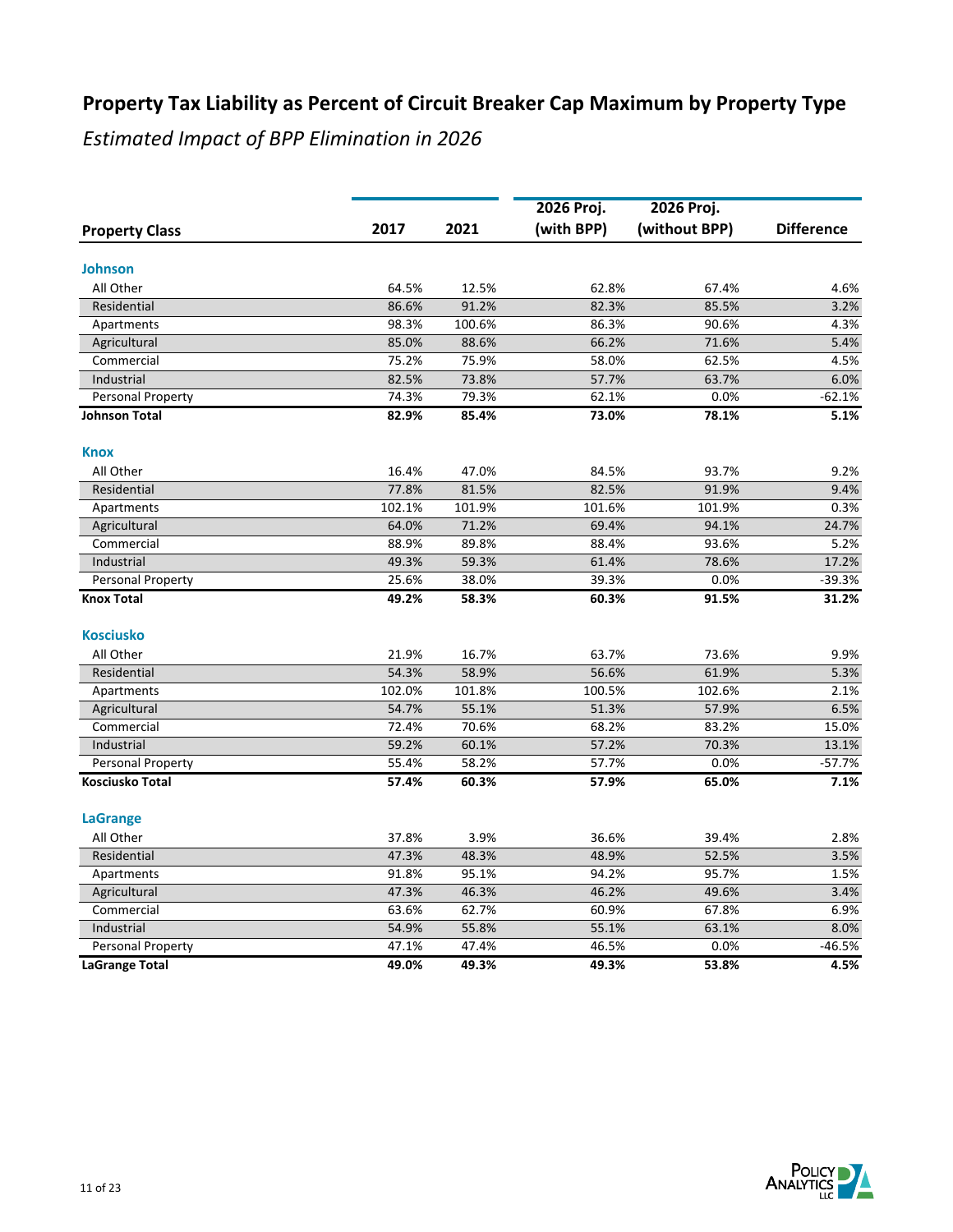|                          |        |        | 2026 Proj. | 2026 Proj.    |                   |
|--------------------------|--------|--------|------------|---------------|-------------------|
| <b>Property Class</b>    | 2017   | 2021   | (with BPP) | (without BPP) | <b>Difference</b> |
| Lake                     |        |        |            |               |                   |
| All Other                | 22.9%  | 21.0%  | 81.4%      | 84.3%         | 2.9%              |
| Residential              | 109.4% | 105.6% | 105.1%     | 108.3%        | 3.3%              |
| Apartments               | 118.5% | 109.1% | 107.7%     | 109.3%        | 1.6%              |
| Agricultural             | 87.0%  | 81.5%  | 75.9%      | 81.4%         | 5.5%              |
| Commercial               | 88.3%  | 84.3%  | 82.5%      | 87.3%         | 4.7%              |
| Industrial               | 99.1%  | 93.0%  | 84.7%      | 88.3%         | 3.5%              |
| Personal Property        | 78.0%  | 98.2%  | 97.2%      | 0.0%          | $-97.2%$          |
| <b>Lake Total</b>        | 95.5%  | 97.9%  | 97.3%      | 101.0%        | 3.6%              |
| <b>LaPorte</b>           |        |        |            |               |                   |
| All Other                | 14.4%  | 18.5%  | 78.8%      | 81.9%         | 3.1%              |
| Residential              | 86.6%  | 91.9%  | 94.4%      | 97.1%         | 2.7%              |
| Apartments               | 99.8%  | 99.6%  | 99.8%      | 100.0%        | 0.2%              |
| Agricultural             | 84.6%  | 90.1%  | 92.4%      | 97.2%         | 4.7%              |
| Commercial               | 92.7%  | 93.2%  | 93.1%      | 95.0%         | 1.9%              |
| Industrial               | 85.4%  | 83.0%  | 86.1%      | 90.6%         | 4.4%              |
| <b>Personal Property</b> | 79.6%  | 81.9%  | 79.6%      | 0.0%          | $-79.6%$          |
| <b>LaPorte Total</b>     | 85.9%  | 89.6%  | 91.1%      | 96.4%         | 5.3%              |
| <b>Lawrence</b>          |        |        |            |               |                   |
| All Other                | 25.9%  | 65.0%  | 81.9%      | 85.3%         | 3.3%              |
| Residential              | 74.8%  | 76.9%  | 78.4%      | 83.8%         | 5.4%              |
| Apartments               | 90.7%  | 98.6%  | 98.2%      | 98.8%         | 0.6%              |
| Agricultural             | 73.1%  | 72.8%  | 69.8%      | 78.8%         | 8.9%              |
| Commercial               | 92.7%  | 92.5%  | 92.0%      | 93.4%         | 1.4%              |
| Industrial               | 78.3%  | 81.4%  | 73.9%      | 77.3%         | 3.4%              |
| <b>Personal Property</b> | 66.4%  | 62.6%  | 60.4%      | 0.0%          | $-60.4%$          |
| <b>Lawrence Total</b>    | 75.6%  | 75.2%  | 74.8%      | 83.9%         | 9.1%              |
| <b>Madison</b>           |        |        |            |               |                   |
| All Other                | 39.6%  | 42.7%  | 91.0%      | 95.2%         | 4.2%              |
| Residential              | 89.9%  | 96.7%  | 97.5%      | 100.3%        | 2.9%              |
| Apartments               | 99.9%  | 110.1% | 108.8%     | 109.5%        | 0.6%              |
| Agricultural             | 89.8%  | 92.9%  | 91.7%      | 97.6%         | 5.9%              |
| Commercial               | 96.9%  | 101.8% | 101.2%     | 103.1%        | 1.9%              |
| Industrial               | 88.8%  | 86.9%  | 88.2%      | 91.0%         | 2.8%              |
| Personal Property        | 75.5%  | 78.1%  | 79.3%      | 0.0%          | $-79.3%$          |
| <b>Madison Total</b>     | 88.0%  | 92.1%  | 93.3%      | 99.9%         | 6.6%              |

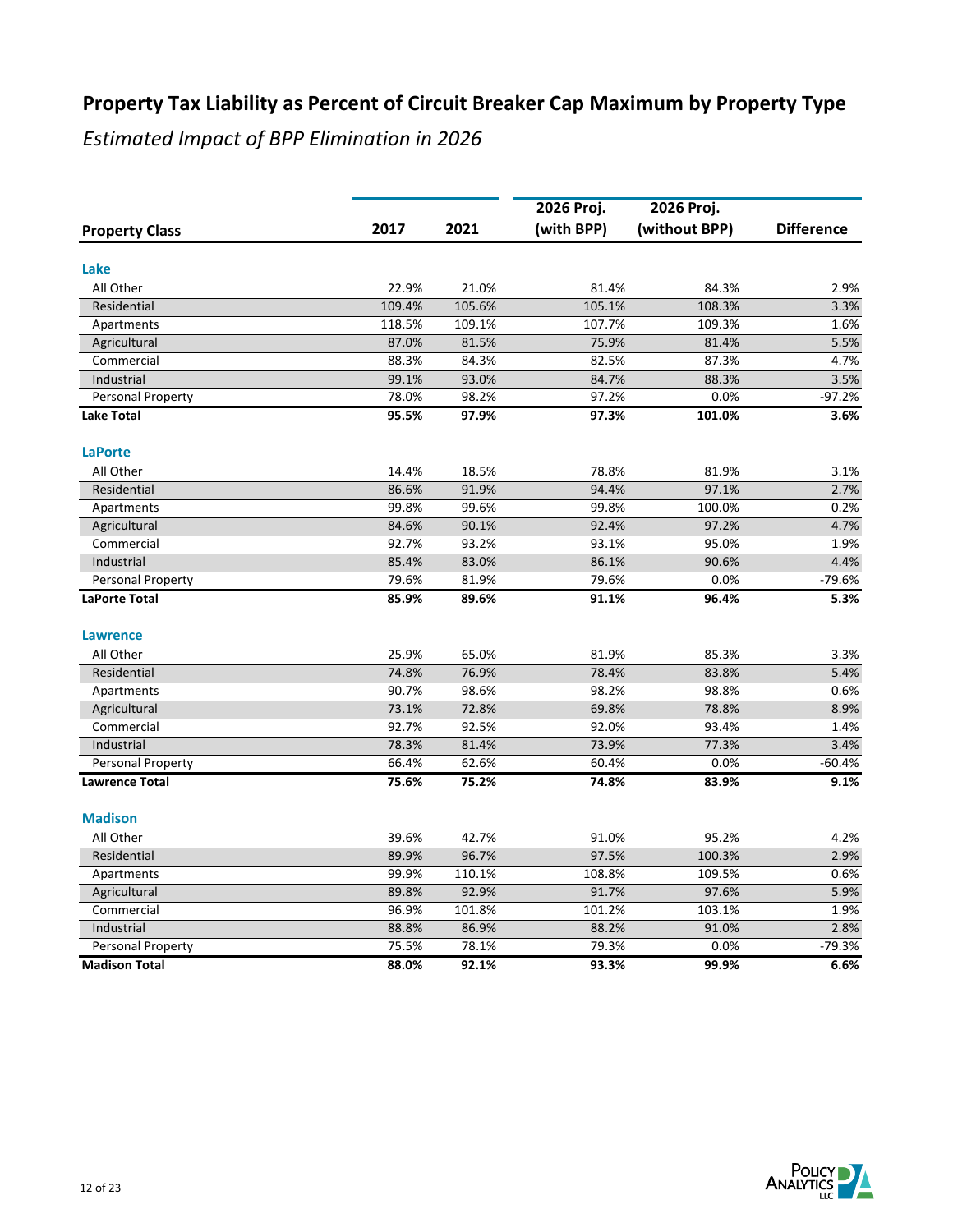|                          |        |        | 2026 Proj. | 2026 Proj.    |                   |
|--------------------------|--------|--------|------------|---------------|-------------------|
| <b>Property Class</b>    | 2017   | 2021   | (with BPP) | (without BPP) | <b>Difference</b> |
| <b>Marion</b>            |        |        |            |               |                   |
| All Other                | 45.0%  | 25.7%  | 95.3%      | 101.7%        | 6.4%              |
| Residential              | 100.1% | 111.4% | 112.3%     | 113.5%        | 1.2%              |
| Apartments               | 105.7% | 115.9% | 114.3%     | 115.7%        | 1.4%              |
| Agricultural             | 102.2% | 102.3% | 100.4%     | 102.7%        | 2.3%              |
| Commercial               | 88.5%  | 93.6%  | 87.9%      | 95.6%         | 7.6%              |
| Industrial               | 91.0%  | 94.3%  | 87.5%      | 95.6%         | 8.1%              |
| Personal Property        | 89.0%  | 93.6%  | 85.9%      | 0.0%          | $-85.9%$          |
| <b>Marion Total</b>      | 93.2%  | 101.9% | 101.6%     | 107.8%        | 6.1%              |
| <b>Marshall</b>          |        |        |            |               |                   |
| All Other                | 15.3%  | 7.2%   | 81.1%      | 88.4%         | 7.3%              |
| Residential              | 61.2%  | 72.7%  | 71.0%      | 76.3%         | 5.4%              |
| Apartments               | 97.9%  | 85.4%  | 84.2%      | 85.1%         | 0.9%              |
| Agricultural             | 61.7%  | 65.4%  | 61.4%      | 69.2%         | 7.8%              |
| Commercial               | 81.2%  | 85.0%  | 82.2%      | 85.6%         | 3.4%              |
| Industrial               | 84.5%  | 83.2%  | 81.8%      | 89.9%         | 8.0%              |
| Personal Property        | 68.5%  | 71.5%  | 69.5%      | 0.0%          | $-69.5%$          |
| <b>Marshall Total</b>    | 66.6%  | 73.3%  | 71.2%      | 77.4%         | 6.2%              |
| <b>Martin</b>            |        |        |            |               |                   |
| All Other                | 55.1%  | 62.2%  | 57.7%      | 68.4%         | 10.7%             |
| Residential              | 51.3%  | 57.8%  | 59.8%      | 69.7%         | 9.9%              |
| Apartments               | 97.9%  | 94.6%  | 92.9%      | 95.5%         | 2.6%              |
| Agricultural             | 62.2%  | 61.6%  | 58.2%      | 71.0%         | 12.9%             |
| Commercial               | 77.1%  | 79.2%  | 73.5%      | 81.7%         | 8.1%              |
| Industrial               | 42.4%  | 52.4%  | 48.8%      | 58.7%         | 9.8%              |
| <b>Personal Property</b> | 52.3%  | 54.4%  | 49.5%      | 0.0%          | $-49.5%$          |
| <b>Martin Total</b>      | 56.7%  | 59.6%  | 57.7%      | 70.5%         | 12.9%             |
| <b>Miami</b>             |        |        |            |               |                   |
| All Other                | 19.6%  | 22.4%  | 90.3%      | 93.6%         | 3.3%              |
| Residential              | 51.5%  | 59.2%  | 56.2%      | 67.0%         | 10.8%             |
| Apartments               | 81.6%  | 82.1%  | 84.8%      | 90.3%         | 5.5%              |
| Agricultural             | 60.9%  | 66.2%  | 68.9%      | 80.0%         | 11.0%             |
| Commercial               | 83.4%  | 86.1%  | 87.5%      | 90.4%         | 2.9%              |
| Industrial               | 73.7%  | 63.1%  | 64.2%      | 71.6%         | 7.4%              |
| Personal Property        | 64.1%  | 63.0%  | 65.1%      | 0.0%          | $-65.1%$          |
| <b>Miami Total</b>       | 61.3%  | 64.9%  | 64.9%      | 74.4%         | 9.5%              |

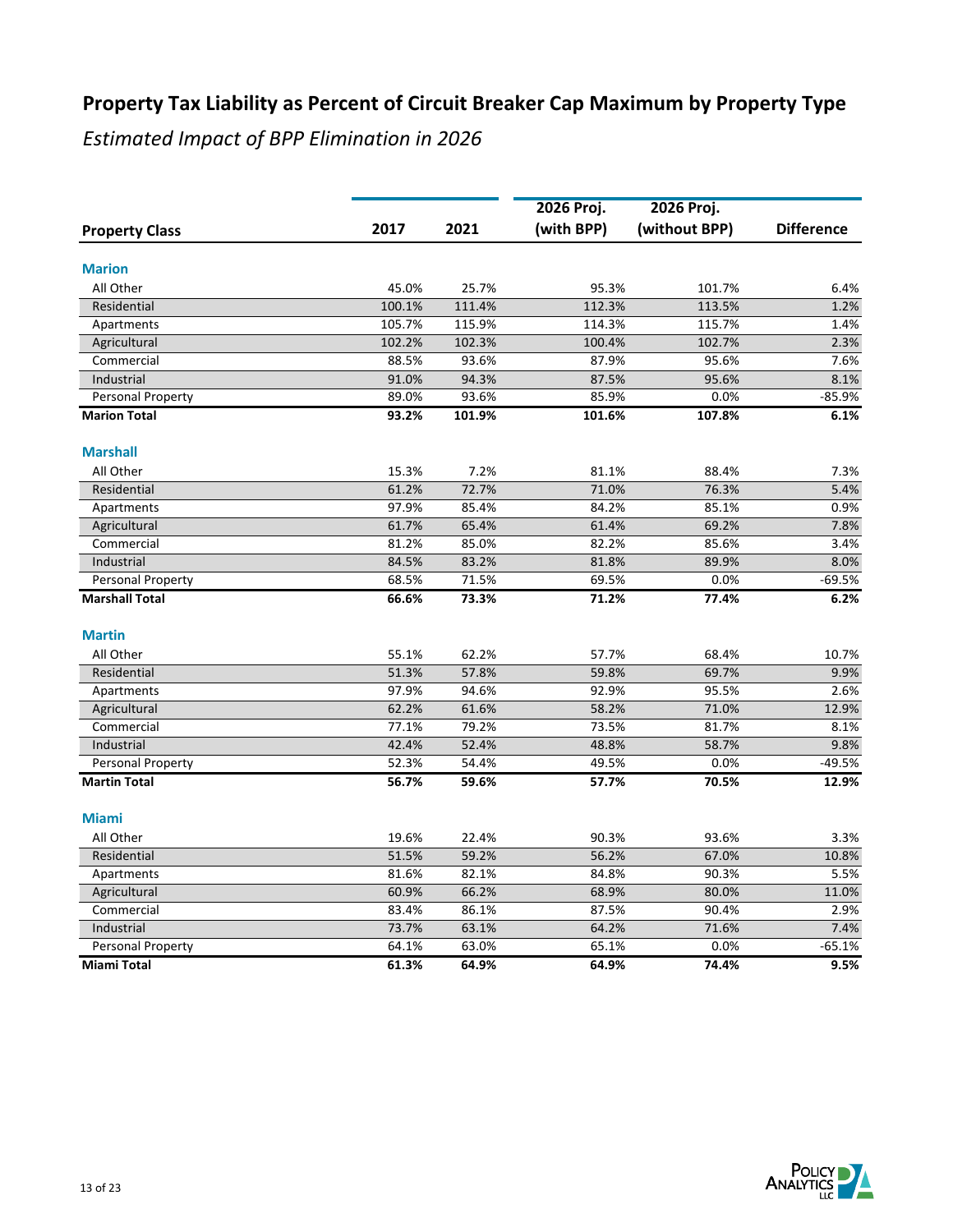|                         |        |        | 2026 Proj. |                             |                   |
|-------------------------|--------|--------|------------|-----------------------------|-------------------|
| <b>Property Class</b>   | 2017   | 2021   | (with BPP) | 2026 Proj.<br>(without BPP) | <b>Difference</b> |
| <b>Monroe</b>           |        |        |            |                             |                   |
| All Other               | 32.6%  | 36.2%  | 67.0%      | 71.4%                       | 4.4%              |
| Residential             | 78.6%  | 82.1%  | 78.6%      | 82.8%                       | 4.2%              |
| Apartments              | 95.0%  | 94.3%  | 86.1%      | 91.2%                       | 5.1%              |
| Agricultural            | 69.4%  | 68.9%  | 57.6%      | 61.9%                       | 4.3%              |
| Commercial              | 71.8%  | 74.9%  | 67.5%      | 71.8%                       | 4.3%              |
| Industrial              | 54.2%  | 56.5%  | 49.2%      | 53.3%                       | 4.1%              |
| Personal Property       | 56.0%  | 57.1%  | 52.2%      | 0.0%                        | $-52.2%$          |
| <b>Monroe Total</b>     | 74.3%  | 77.5%  | 72.5%      | 78.8%                       | 6.3%              |
| <b>Montgomery</b>       |        |        |            |                             |                   |
| All Other               | 110.3% | 60.9%  | 100.4%     | 105.4%                      | 5.0%              |
| Residential             | 44.3%  | 70.1%  | 78.5%      | 90.9%                       | 12.4%             |
| Apartments              | 113.7% | 119.7% | 117.9%     | 122.5%                      | 4.7%              |
| Agricultural            | 66.1%  | 67.0%  | 67.9%      | 84.6%                       | 16.7%             |
| Commercial              | 95.1%  | 98.7%  | 96.7%      | 100.2%                      | 3.5%              |
| Industrial              | 68.0%  | 71.9%  | 72.8%      | 83.1%                       | 10.3%             |
| Personal Property       | 66.2%  | 68.2%  | 63.8%      | 0.0%                        | $-63.8%$          |
| <b>Montgomery Total</b> | 64.0%  | 72.5%  | 73.9%      | 89.8%                       | 16.0%             |
| <b>Morgan</b>           |        |        |            |                             |                   |
| All Other               | 3.7%   | 1.3%   | 47.8%      | 53.5%                       | 5.7%              |
| Residential             | 44.9%  | 45.2%  | 45.9%      | 49.5%                       | 3.6%              |
| Apartments              | 78.8%  | 74.0%  | 71.2%      | 78.6%                       | 7.4%              |
| Agricultural            | 46.8%  | 44.0%  | 42.0%      | 44.2%                       | 2.2%              |
| Commercial              | 51.6%  | 49.6%  | 48.1%      | 53.0%                       | 4.9%              |
| Industrial              | 39.8%  | 37.4%  | 36.8%      | 41.9%                       | 5.1%              |
| Personal Property       | 39.4%  | 20.3%  | 20.4%      | 0.0%                        | $-20.4%$          |
| <b>Morgan Total</b>     | 44.3%  | 38.9%  | 40.5%      | 49.4%                       | 8.9%              |
| <b>Newton</b>           |        |        |            |                             |                   |
| All Other               | 0.0%   | 87.2%  | 88.6%      | 94.3%                       | 5.7%              |
| Residential             | 80.1%  | 85.7%  | 85.8%      | 91.1%                       | 5.3%              |
| Apartments              | 95.6%  | 98.9%  | 96.5%      | 99.1%                       | 2.6%              |
| Agricultural            | 84.3%  | 94.3%  | 85.6%      | 95.4%                       | 9.8%              |
| Commercial              | 73.5%  | 81.0%  | 72.9%      | 81.2%                       | 8.4%              |
| Industrial              | 70.2%  | 76.9%  | 67.6%      | 76.4%                       | 8.8%              |
| Personal Property       | 63.3%  | 72.5%  | 65.1%      | 0.0%                        | $-65.1%$          |
| <b>Newton Total</b>     | 77.7%  | 84.2%  | 79.8%      | 90.2%                       | 10.4%             |

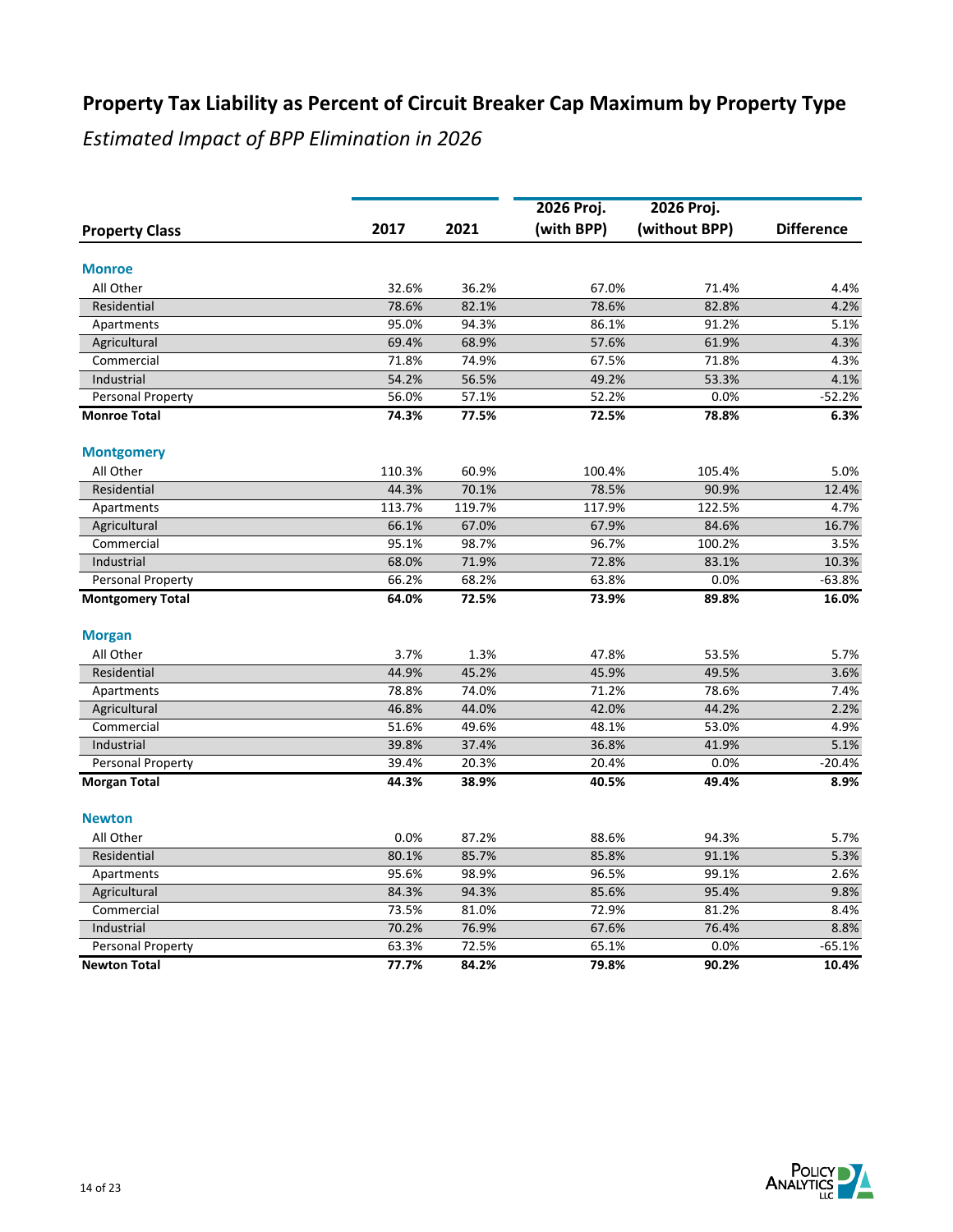|                       |       |        | 2026 Proj. | 2026 Proj.    |                   |
|-----------------------|-------|--------|------------|---------------|-------------------|
| <b>Property Class</b> | 2017  | 2021   | (with BPP) | (without BPP) | <b>Difference</b> |
| <b>Noble</b>          |       |        |            |               |                   |
| All Other             | 13.8% | 6.5%   | 72.4%      | 82.6%         | 10.2%             |
| Residential           | 60.2% | 65.0%  | 62.3%      | 70.9%         | 8.6%              |
| Apartments            | 98.1% | 100.4% | 96.8%      | 100.3%        | 3.6%              |
| Agricultural          | 63.8% | 64.0%  | 54.7%      | 63.2%         | 8.5%              |
| Commercial            | 82.9% | 82.6%  | 71.7%      | 83.8%         | 12.1%             |
| Industrial            | 79.2% | 78.6%  | 67.0%      | 80.4%         | 13.4%             |
| Personal Property     | 69.3% | 70.7%  | 60.9%      | 0.0%          | $-60.9%$          |
| <b>Noble Total</b>    | 66.6% | 68.8%  | 62.3%      | 72.1%         | 9.7%              |
| Ohio                  |       |        |            |               |                   |
| All Other             | 78.1% | 61.3%  | 95.2%      | 100.9%        | 5.7%              |
| Residential           | 70.4% | 75.2%  | 74.3%      | 78.4%         | 4.1%              |
| Apartments            | 89.5% | 91.4%  | 82.9%      | 87.6%         | 4.7%              |
| Agricultural          | 68.6% | 71.4%  | 67.5%      | 71.0%         | 3.5%              |
| Commercial            | 70.3% | 71.2%  | 64.7%      | 68.5%         | 3.9%              |
| Industrial            | 50.9% | 55.8%  | 50.7%      | 53.4%         | 2.7%              |
| Personal Property     | 59.7% | 61.6%  | 55.5%      | 0.0%          | $-55.5%$          |
| Ohio Total            | 69.0% | 72.2%  | 69.2%      | 74.3%         | 5.1%              |
| <b>Orange</b>         |       |        |            |               |                   |
| All Other             | 42.0% | 78.0%  | 82.8%      | 93.0%         | 10.2%             |
| Residential           | 60.9% | 69.8%  | 70.6%      | 78.6%         | 8.0%              |
| Apartments            | 99.7% | 99.8%  | 99.8%      | 99.9%         | 0.1%              |
| Agricultural          | 61.5% | 69.7%  | 65.6%      | 75.9%         | 10.3%             |
| Commercial            | 64.2% | 79.0%  | 73.4%      | 90.3%         | 16.9%             |
| Industrial            | 64.6% | 74.8%  | 67.9%      | 80.3%         | 12.3%             |
| Personal Property     | 57.1% | 64.5%  | 59.4%      | 0.0%          | $-59.4%$          |
| <b>Orange Total</b>   | 62.1% | 72.1%  | 68.7%      | 81.9%         | 13.2%             |
| <b>Owen</b>           |       |        |            |               |                   |
| All Other             | 78.4% | 45.7%  | 70.8%      | 77.1%         | 6.4%              |
| Residential           | 70.9% | 71.0%  | 67.2%      | 71.9%         | 4.7%              |
| Apartments            | 98.0% | 97.6%  | 92.9%      | 96.3%         | 3.4%              |
| Agricultural          | 79.0% | 76.1%  | 68.2%      | 73.5%         | 5.3%              |
| Commercial            | 77.3% | 77.3%  | 67.5%      | 75.2%         | 7.7%              |
| Industrial            | 49.8% | 65.9%  | 49.8%      | 56.3%         | 6.5%              |
| Personal Property     | 68.4% | 65.5%  | 55.8%      | 0.0%          | $-55.8%$          |
| <b>Owen Total</b>     | 73.0% | 72.3%  | 65.9%      | 72.3%         | 6.4%              |

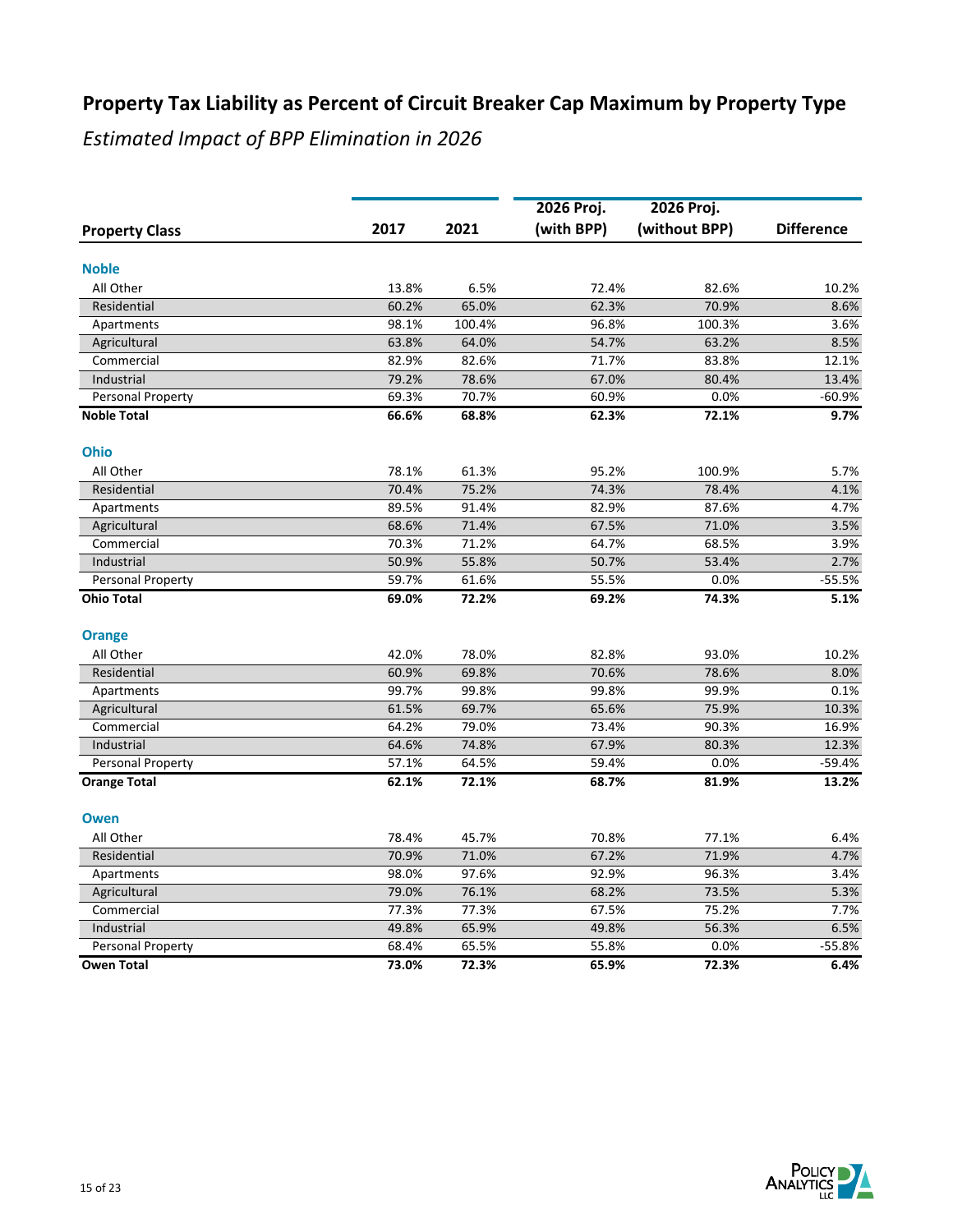|                       |        |        | 2026 Proj. |                             |                   |
|-----------------------|--------|--------|------------|-----------------------------|-------------------|
| <b>Property Class</b> | 2017   | 2021   | (with BPP) | 2026 Proj.<br>(without BPP) | <b>Difference</b> |
|                       |        |        |            |                             |                   |
| <b>Parke</b>          |        |        |            |                             |                   |
| All Other             | 43.9%  | 64.0%  | 63.2%      | 73.0%                       | 9.8%              |
| Residential           | 46.7%  | 57.7%  | 55.5%      | 62.0%                       | 6.5%              |
| Apartments            | 83.6%  | 94.6%  | 92.8%      | 95.3%                       | 2.5%              |
| Agricultural          | 50.1%  | 62.1%  | 58.6%      | 66.5%                       | 7.9%              |
| Commercial            | 50.5%  | 61.1%  | 55.7%      | 62.1%                       | 6.4%              |
| Industrial            | 45.6%  | 52.8%  | 48.6%      | 55.9%                       | 7.3%              |
| Personal Property     | 38.5%  | 48.5%  | 44.4%      | 0.0%                        | $-44.4%$          |
| <b>Parke Total</b>    | 47.6%  | 58.2%  | 55.1%      | 64.2%                       | 9.1%              |
| <b>Perry</b>          |        |        |            |                             |                   |
| All Other             | 83.1%  | 78.3%  | 87.8%      | 94.3%                       | 6.4%              |
| Residential           | 79.3%  | 80.6%  | 84.7%      | 90.4%                       | 5.7%              |
| Apartments            | 100.5% | 99.8%  | 100.7%     | 100.8%                      | 0.1%              |
| Agricultural          | 74.1%  | 78.9%  | 80.0%      | 90.1%                       | 10.1%             |
| Commercial            | 95.7%  | 96.2%  | 96.3%      | 97.8%                       | 1.5%              |
| Industrial            | 73.4%  | 70.2%  | 67.7%      | 79.8%                       | 12.1%             |
| Personal Property     | 70.0%  | 66.3%  | 62.7%      | 0.0%                        | $-62.7%$          |
| <b>Perry Total</b>    | 77.4%  | 76.9%  | 77.7%      | 90.4%                       | 12.7%             |
| <b>Pike</b>           |        |        |            |                             |                   |
| All Other             | 89.9%  | 63.8%  | 86.9%      | 91.1%                       | 4.1%              |
| Residential           | 75.1%  | 88.5%  | 92.5%      | 97.0%                       | 4.5%              |
| Apartments            | 100.0% | 100.0% | 100.0%     | 100.0%                      | 0.0%              |
| Agricultural          | 89.6%  | 95.0%  | 96.4%      | 99.3%                       | 2.9%              |
| Commercial            | 89.1%  | 95.4%  | 96.6%      | 100.0%                      | 3.4%              |
| Industrial            | 67.4%  | 88.9%  | 89.0%      | 100.0%                      | 11.0%             |
| Personal Property     | 66.6%  | 89.5%  | 89.7%      | 0.0%                        | $-89.7%$          |
| <b>Pike Total</b>     | 74.7%  | 90.7%  | 92.6%      | 98.4%                       | 5.8%              |
| <b>Porter</b>         |        |        |            |                             |                   |
| All Other             | 37.0%  | 41.8%  | 90.5%      | 97.1%                       | 6.6%              |
| Residential           | 86.3%  | 91.1%  | 88.9%      | 93.2%                       | 4.3%              |
| Apartments            | 109.3% | 112.9% | 109.4%     | 111.1%                      | 1.7%              |
| Agricultural          | 74.1%  | 74.4%  | 67.2%      | 73.4%                       | 6.2%              |
| Commercial            | 83.0%  | 88.3%  | 78.6%      | 87.3%                       | 8.6%              |
| Industrial            | 72.5%  | 76.3%  | 68.5%      | 83.4%                       | 14.9%             |
| Personal Property     | 65.5%  | 69.3%  | 62.1%      | 0.0%                        | $-62.1%$          |
| <b>Porter Total</b>   | 81.3%  | 86.1%  | 82.7%      | 92.0%                       | 9.3%              |

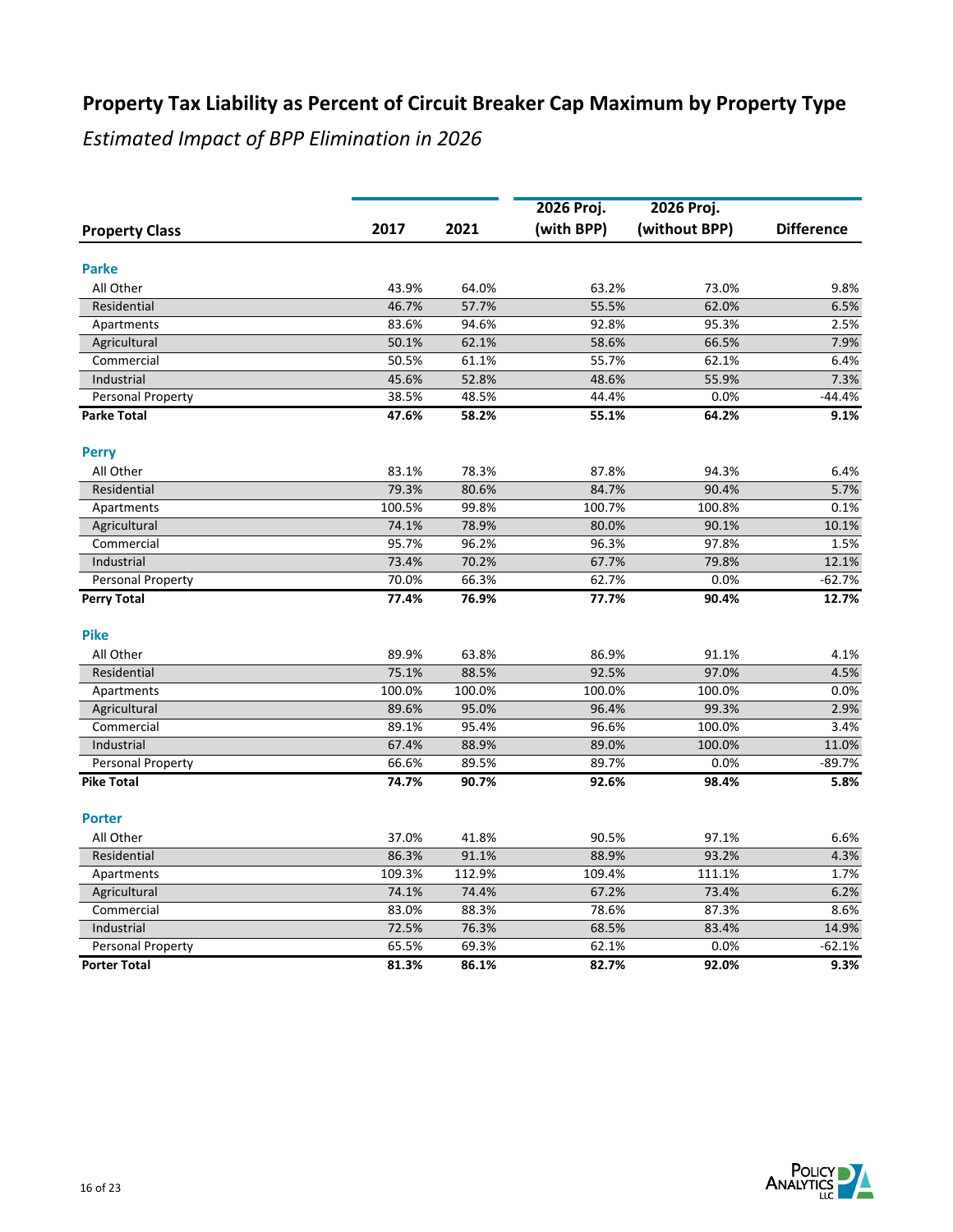|                       |        |        | 2026 Proj. | 2026 Proj.    |                   |
|-----------------------|--------|--------|------------|---------------|-------------------|
| <b>Property Class</b> | 2017   | 2021   | (with BPP) | (without BPP) | <b>Difference</b> |
| <b>Posey</b>          |        |        |            |               |                   |
| All Other             | 74.6%  | 57.9%  | 94.4%      | 98.1%         | 3.6%              |
| Residential           | 68.2%  | 78.5%  | 82.6%      | 95.3%         | 12.7%             |
| Apartments            | 96.8%  | 98.2%  | 98.5%      | 100.0%        | 1.5%              |
| Agricultural          | 69.5%  | 81.8%  | 84.6%      | 97.4%         | 12.8%             |
| Commercial            | 75.5%  | 82.4%  | 84.1%      | 98.1%         | 14.0%             |
| Industrial            | 53.9%  | 57.6%  | 54.8%      | 85.5%         | 30.7%             |
| Personal Property     | 51.8%  | 51.7%  | 54.4%      | 0.0%          | $-54.4%$          |
| <b>Posey Total</b>    | 59.6%  | 62.8%  | 66.2%      | 94.0%         | 27.8%             |
| <b>Pulaski</b>        |        |        |            |               |                   |
| All Other             | 13.2%  | 34.2%  | 47.8%      | 54.7%         | 6.9%              |
| Residential           | 37.4%  | 51.9%  | 52.2%      | 60.2%         | 8.0%              |
| Apartments            | 80.5%  | 91.8%  | 88.1%      | 95.1%         | 7.1%              |
| Agricultural          | 43.8%  | 54.6%  | 50.7%      | 59.5%         | 8.8%              |
| Commercial            | 45.3%  | 54.7%  | 53.8%      | 61.5%         | 7.7%              |
| Industrial            | 33.1%  | 42.2%  | 39.8%      | 46.7%         | 6.9%              |
| Personal Property     | 31.3%  | 41.1%  | 38.7%      | 0.0%          | $-38.7%$          |
| Pulaski Total         | 39.6%  | 50.1%  | 48.4%      | 59.0%         | 10.6%             |
| <b>Putnam</b>         |        |        |            |               |                   |
| All Other             | 61.3%  | 68.1%  | 79.1%      | 86.0%         | 7.0%              |
| Residential           | 54.7%  | 67.6%  | 69.7%      | 81.4%         | 11.7%             |
| Apartments            | 98.9%  | 98.1%  | 98.4%      | 99.5%         | 1.1%              |
| Agricultural          | 58.9%  | 74.5%  | 75.1%      | 87.4%         | 12.3%             |
| Commercial            | 79.6%  | 88.3%  | 88.4%      | 93.9%         | 5.5%              |
| Industrial            | 76.8%  | 87.3%  | 88.2%      | 93.5%         | 5.3%              |
| Personal Property     | 50.8%  | 68.1%  | 71.9%      | 0.0%          | $-71.9%$          |
| <b>Putnam Total</b>   | 59.2%  | 72.9%  | 74.8%      | 86.1%         | 11.4%             |
| <b>Randolph</b>       |        |        |            |               |                   |
| All Other             | 94.9%  | 87.5%  | 89.8%      | 93.7%         | 4.0%              |
| Residential           | 69.4%  | 77.9%  | 78.7%      | 84.5%         | 5.8%              |
| Apartments            | 100.0% | 100.0% | 100.0%     | 100.0%        | 0.0%              |
| Agricultural          | 65.0%  | 75.5%  | 73.0%      | 82.7%         | 9.6%              |
| Commercial            | 89.6%  | 91.3%  | 90.9%      | 93.1%         | 2.2%              |
| Industrial            | 72.3%  | 80.6%  | 78.9%      | 83.6%         | 4.6%              |
| Personal Property     | 51.5%  | 61.0%  | 60.3%      | 0.0%          | $-60.3%$          |
| <b>Randolph Total</b> | 65.4%  | 74.0%  | 73.2%      | 84.3%         | 11.1%             |

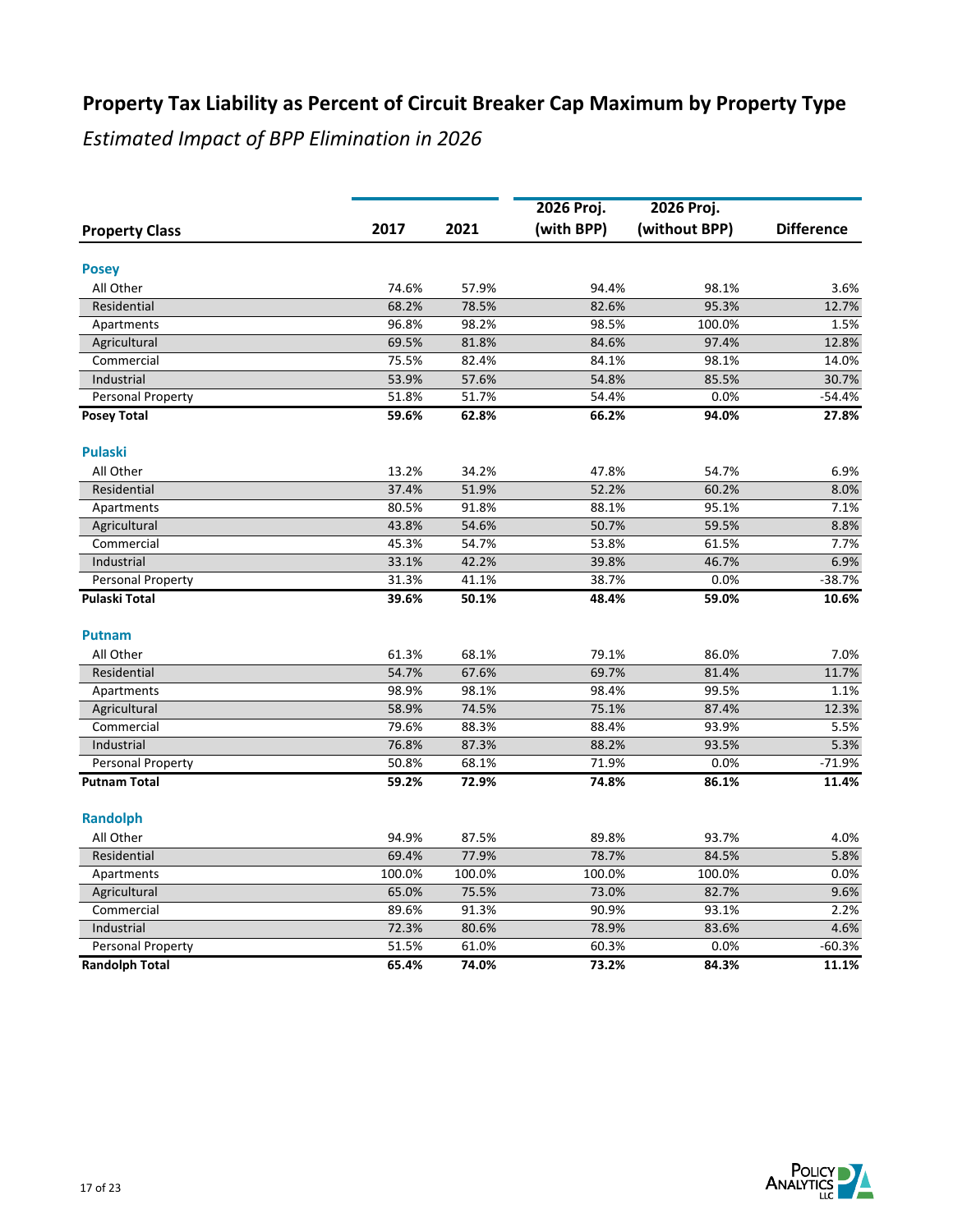|                       |        |        | 2026 Proj. |                             |                   |
|-----------------------|--------|--------|------------|-----------------------------|-------------------|
| <b>Property Class</b> | 2017   | 2021   | (with BPP) | 2026 Proj.<br>(without BPP) | <b>Difference</b> |
|                       |        |        |            |                             |                   |
| <b>Ripley</b>         |        |        |            |                             |                   |
| All Other             | 33.3%  | 31.7%  | 72.9%      | 87.0%                       | 14.1%             |
| Residential           | 62.2%  | 68.6%  | 73.9%      | 80.0%                       | 6.1%              |
| Apartments            | 89.4%  | 95.7%  | 96.9%      | 98.0%                       | 1.2%              |
| Agricultural          | 59.8%  | 65.7%  | 69.4%      | 76.7%                       | 7.3%              |
| Commercial            | 62.5%  | 65.8%  | 69.0%      | 78.3%                       | 9.3%              |
| Industrial            | 58.1%  | 62.0%  | 60.8%      | 71.9%                       | 11.0%             |
| Personal Property     | 53.8%  | 57.8%  | 61.0%      | 0.0%                        | $-61.0%$          |
| <b>Ripley Total</b>   | 60.1%  | 65.6%  | 69.5%      | 78.2%                       | 8.7%              |
| <b>Rush</b>           |        |        |            |                             |                   |
| All Other             | 90.5%  | 0.0%   | 79.2%      | 85.4%                       | 6.2%              |
| Residential           | 66.2%  | 75.5%  | 76.9%      | 81.5%                       | 4.5%              |
| Apartments            | 99.7%  | 99.5%  | 98.1%      | 98.7%                       | 0.6%              |
| Agricultural          | 61.5%  | 73.7%  | 68.7%      | 76.2%                       | 7.6%              |
| Commercial            | 86.8%  | 88.8%  | 90.0%      | 91.3%                       | 1.3%              |
| Industrial            | 70.7%  | 75.9%  | 72.9%      | 75.9%                       | 3.0%              |
| Personal Property     | 61.6%  | 70.9%  | 69.9%      | 0.0%                        | $-69.9%$          |
| <b>Rush Total</b>     | 64.8%  | 75.1%  | 72.8%      | 79.2%                       | 6.4%              |
| St. Joseph            |        |        |            |                             |                   |
| All Other             | 39.1%  | 16.0%  | 99.8%      | 103.0%                      | 3.2%              |
| Residential           | 104.6% | 104.7% | 105.8%     | 108.8%                      | 3.0%              |
| Apartments            | 116.4% | 109.5% | 109.6%     | 110.4%                      | 0.7%              |
| Agricultural          | 91.8%  | 89.2%  | 86.1%      | 93.1%                       | 7.0%              |
| Commercial            | 109.6% | 102.6% | 101.0%     | 102.6%                      | 1.6%              |
| Industrial            | 103.8% | 95.1%  | 91.6%      | 94.8%                       | 3.2%              |
| Personal Property     | 93.0%  | 83.3%  | 80.8%      | 0.0%                        | $-80.8%$          |
| St. Joseph Total      | 100.9% | 97.6%  | 99.5%      | 106.2%                      | 6.6%              |
| <b>Scott</b>          |        |        |            |                             |                   |
| All Other             | 92.8%  | 91.6%  | 95.6%      | 97.0%                       | 1.4%              |
| Residential           | 70.8%  | 75.5%  | 81.5%      | 88.0%                       | 6.6%              |
| Apartments            | 98.4%  | 99.2%  | 99.6%      | 99.7%                       | 0.2%              |
| Agricultural          | 81.3%  | 81.8%  | 88.4%      | 92.7%                       | 4.3%              |
| Commercial            | 91.5%  | 94.0%  | 96.0%      | 97.5%                       | 1.5%              |
| Industrial            | 71.5%  | 83.2%  | 86.1%      | 94.1%                       | 8.0%              |
| Personal Property     | 66.2%  | 68.7%  | 73.1%      | 0.0%                        | $-73.1%$          |
| <b>Scott Total</b>    | 74.6%  | 78.1%  | 82.8%      | 91.2%                       | 8.3%              |

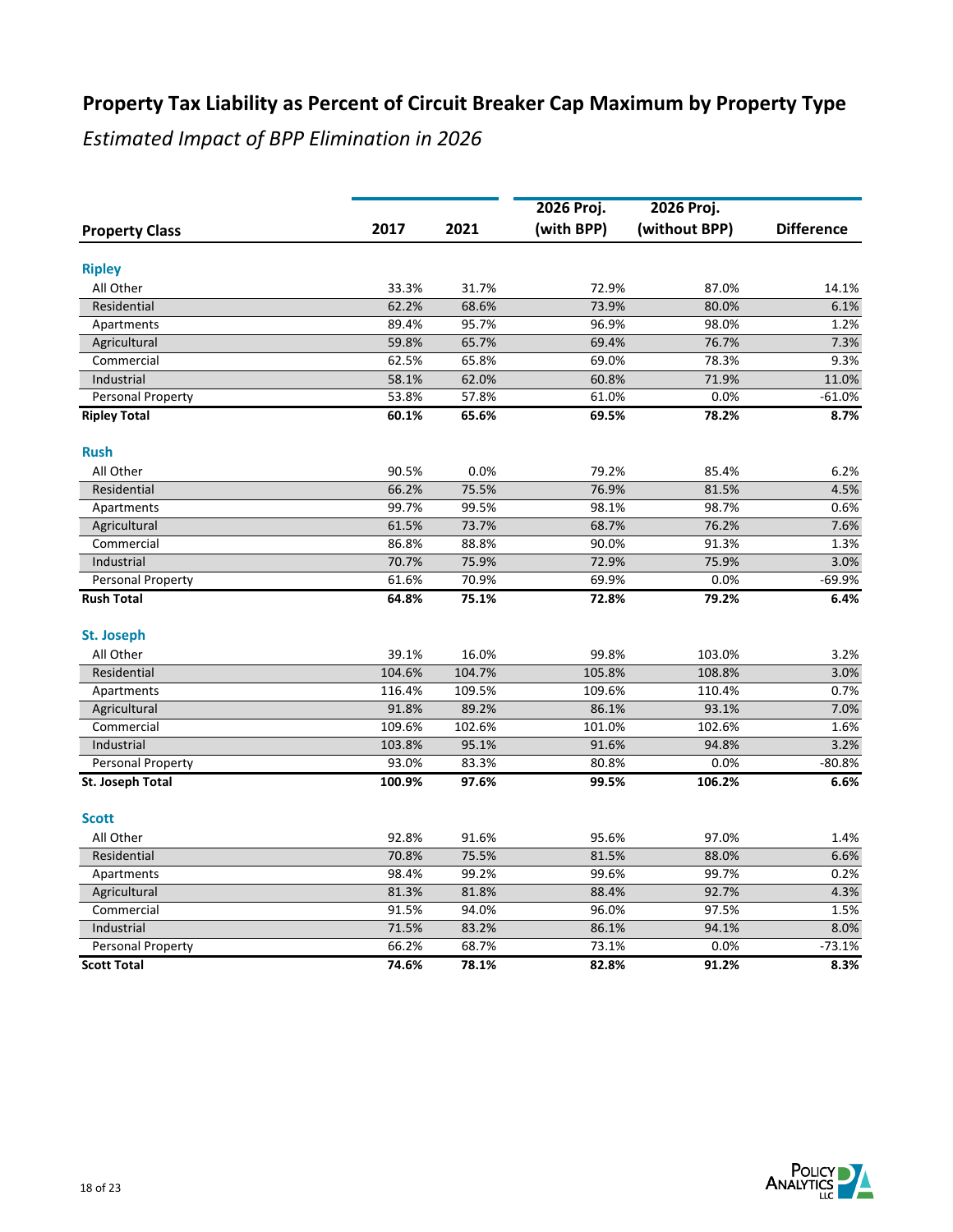|                       |        |        | 2026 Proj. | 2026 Proj.    |                   |
|-----------------------|--------|--------|------------|---------------|-------------------|
| <b>Property Class</b> | 2017   | 2021   | (with BPP) | (without BPP) | <b>Difference</b> |
| <b>Shelby</b>         |        |        |            |               |                   |
| All Other             | 0.0%   | 17.0%  | 81.8%      | 90.7%         | 8.9%              |
| Residential           | 66.4%  | 73.3%  | 73.7%      | 81.3%         | 7.7%              |
| Apartments            | 96.3%  | 96.7%  | 97.1%      | 97.9%         | 0.9%              |
| Agricultural          | 62.2%  | 67.8%  | 56.3%      | 66.0%         | 9.7%              |
| Commercial            | 88.7%  | 89.2%  | 89.6%      | 96.3%         | 6.7%              |
| Industrial            | 77.6%  | 75.5%  | 76.8%      | 85.8%         | 9.0%              |
| Personal Property     | 68.4%  | 70.3%  | 67.1%      | 0.0%          | $-67.1%$          |
| <b>Shelby Total</b>   | 70.6%  | 74.4%  | 71.8%      | 81.3%         | 9.5%              |
| <b>Spencer</b>        |        |        |            |               |                   |
| All Other             | 62.0%  | 77.7%  | 79.8%      | 98.0%         | 18.2%             |
| Residential           | 55.2%  | 67.8%  | 69.2%      | 93.7%         | 24.5%             |
| Apartments            | 86.2%  | 93.2%  | 92.2%      | 100.0%        | 7.7%              |
| Agricultural          | 56.0%  | 66.8%  | 64.8%      | 95.0%         | 30.2%             |
| Commercial            | 54.2%  | 66.0%  | 63.9%      | 96.0%         | 32.0%             |
| Industrial            | 42.4%  | 50.4%  | 49.0%      | 86.2%         | 37.2%             |
| Personal Property     | 42.0%  | 50.7%  | 47.9%      | 0.0%          | $-47.9%$          |
| <b>Spencer Total</b>  | 47.3%  | 57.0%  | 55.2%      | 92.7%         | 37.5%             |
| <b>Starke</b>         |        |        |            |               |                   |
| All Other             | 63.5%  | 78.8%  | 74.6%      | 78.1%         | 3.6%              |
| Residential           | 69.6%  | 75.5%  | 72.5%      | 78.2%         | 5.7%              |
| Apartments            | 100.6% | 101.6% | 100.5%     | 101.4%        | 0.9%              |
| Agricultural          | 79.5%  | 83.7%  | 77.4%      | 84.2%         | 6.8%              |
| Commercial            | 83.3%  | 83.8%  | 80.8%      | 83.3%         | 2.4%              |
| Industrial            | 81.5%  | 87.4%  | 79.3%      | 81.5%         | 2.2%              |
| Personal Property     | 71.2%  | 74.8%  | 68.4%      | 0.0%          | $-68.4%$          |
| <b>Starke Total</b>   | 73.6%  | 78.1%  | 73.9%      | 80.1%         | 6.2%              |
| <b>Steuben</b>        |        |        |            |               |                   |
| All Other             | 42.4%  | 34.6%  | 55.3%      | 61.3%         | 5.9%              |
| Residential           | 51.0%  | 51.2%  | 46.8%      | 49.7%         | 2.8%              |
| Apartments            | 94.1%  | 89.7%  | 81.7%      | 91.6%         | 9.9%              |
| Agricultural          | 44.3%  | 43.1%  | 39.2%      | 41.3%         | 2.1%              |
| Commercial            | 54.4%  | 52.2%  | 46.1%      | 51.0%         | 4.9%              |
| Industrial            | 56.2%  | 47.7%  | 42.7%      | 49.8%         | 7.1%              |
| Personal Property     | 48.8%  | 45.6%  | 40.1%      | 0.0%          | $-40.1%$          |
| <b>Steuben Total</b>  | 51.0%  | 50.1%  | 45.6%      | 49.4%         | 3.8%              |

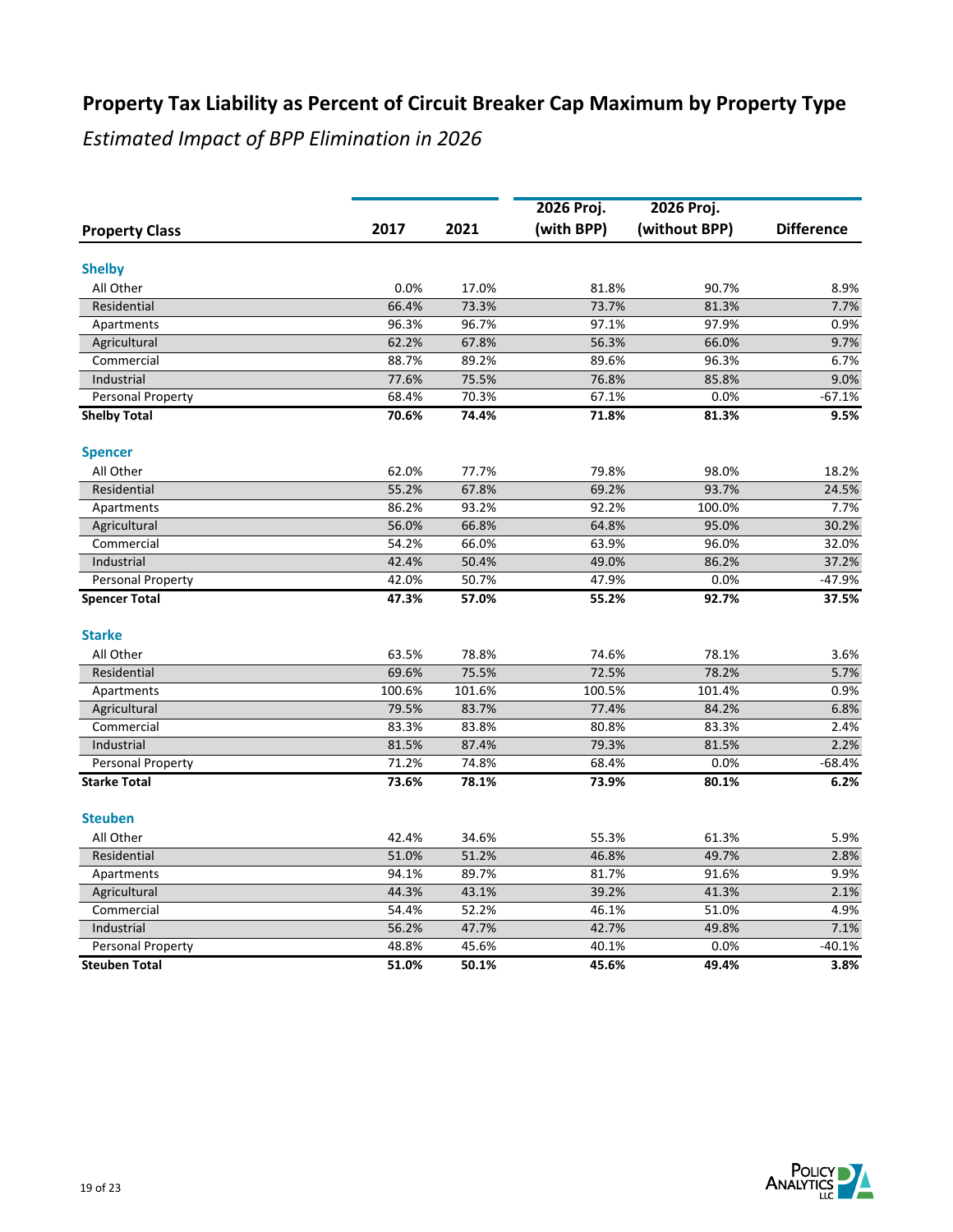|                          |        |        | 2026 Proj. | 2026 Proj.    |                   |
|--------------------------|--------|--------|------------|---------------|-------------------|
| <b>Property Class</b>    | 2017   | 2021   | (with BPP) | (without BPP) | <b>Difference</b> |
| <b>Sullivan</b>          |        |        |            |               |                   |
| All Other                | 87.5%  | 96.4%  | 92.6%      | 97.1%         | 4.5%              |
| Residential              | 71.8%  | 81.7%  | 83.8%      | 95.2%         | 11.3%             |
| Apartments               | 93.5%  | 99.7%  | 99.7%      | 100.0%        | 0.3%              |
| Agricultural             | 82.6%  | 92.1%  | 92.5%      | 99.0%         | 6.4%              |
| Commercial               | 80.1%  | 87.7%  | 84.0%      | 99.7%         | 15.7%             |
| Industrial               | 59.9%  | 74.8%  | 72.0%      | 99.9%         | 28.0%             |
| Personal Property        | 59.9%  | 72.6%  | 69.8%      | 0.0%          | $-69.8%$          |
| <b>Sullivan Total</b>    | 69.7%  | 80.0%  | 79.7%      | 97.7%         | 18.0%             |
| <b>Switzerland</b>       |        |        |            |               |                   |
| All Other                | 43.8%  | 58.1%  | 78.1%      | 90.1%         | 12.0%             |
| Residential              | 54.2%  | 62.4%  | 65.5%      | 74.4%         | 8.8%              |
| Apartments               | 99.5%  | 99.6%  | 99.7%      | 100.0%        | 0.3%              |
| Agricultural             | 56.0%  | 64.1%  | 67.5%      | 79.1%         | 11.7%             |
| Commercial               | 45.8%  | 53.8%  | 54.8%      | 64.2%         | 9.4%              |
| Industrial               | 44.6%  | 52.4%  | 53.3%      | 62.6%         | 9.3%              |
| <b>Personal Property</b> | 44.8%  | 52.0%  | 52.5%      | 0.0%          | $-52.5%$          |
| <b>Switzerland Total</b> | 51.2%  | 58.8%  | 61.0%      | 72.9%         | 11.9%             |
| <b>Tippecanoe</b>        |        |        |            |               |                   |
| All Other                | 19.9%  | 13.7%  | 76.5%      | 87.0%         | 10.5%             |
| Residential              | 77.4%  | 81.3%  | 82.2%      | 88.3%         | 6.1%              |
| Apartments               | 102.3% | 100.1% | 100.6%     | 102.5%        | 1.9%              |
| Agricultural             | 66.3%  | 68.6%  | 63.2%      | 72.2%         | 9.0%              |
| Commercial               | 81.1%  | 83.2%  | 82.0%      | 93.7%         | 11.7%             |
| Industrial               | 70.2%  | 75.2%  | 71.8%      | 85.3%         | 13.5%             |
| Personal Property        | 66.1%  | 65.7%  | 65.0%      | 0.0%          | $-65.0%$          |
| <b>Tippecanoe Total</b>  | 76.3%  | 79.1%  | 79.9%      | 90.9%         | 11.0%             |
| <b>Tipton</b>            |        |        |            |               |                   |
| All Other                | 5.2%   | 12.9%  | 86.3%      | 91.3%         | 5.0%              |
| Residential              | 61.1%  | 69.7%  | 73.0%      | 83.4%         | 10.4%             |
| Apartments               | 97.3%  | 98.2%  | 81.2%      | 84.8%         | 3.6%              |
| Agricultural             | 66.7%  | 70.4%  | 66.4%      | 81.8%         | 15.4%             |
| Commercial               | 89.2%  | 85.4%  | 89.8%      | 92.3%         | 2.5%              |
| Industrial               | 59.7%  | 63.9%  | 60.9%      | 69.3%         | 8.4%              |
| Personal Property        | 44.3%  | 56.7%  | 54.2%      | 0.0%          | $-54.2%$          |
| <b>Tipton Total</b>      | 58.3%  | 65.2%  | 65.3%      | 81.6%         | 16.3%             |

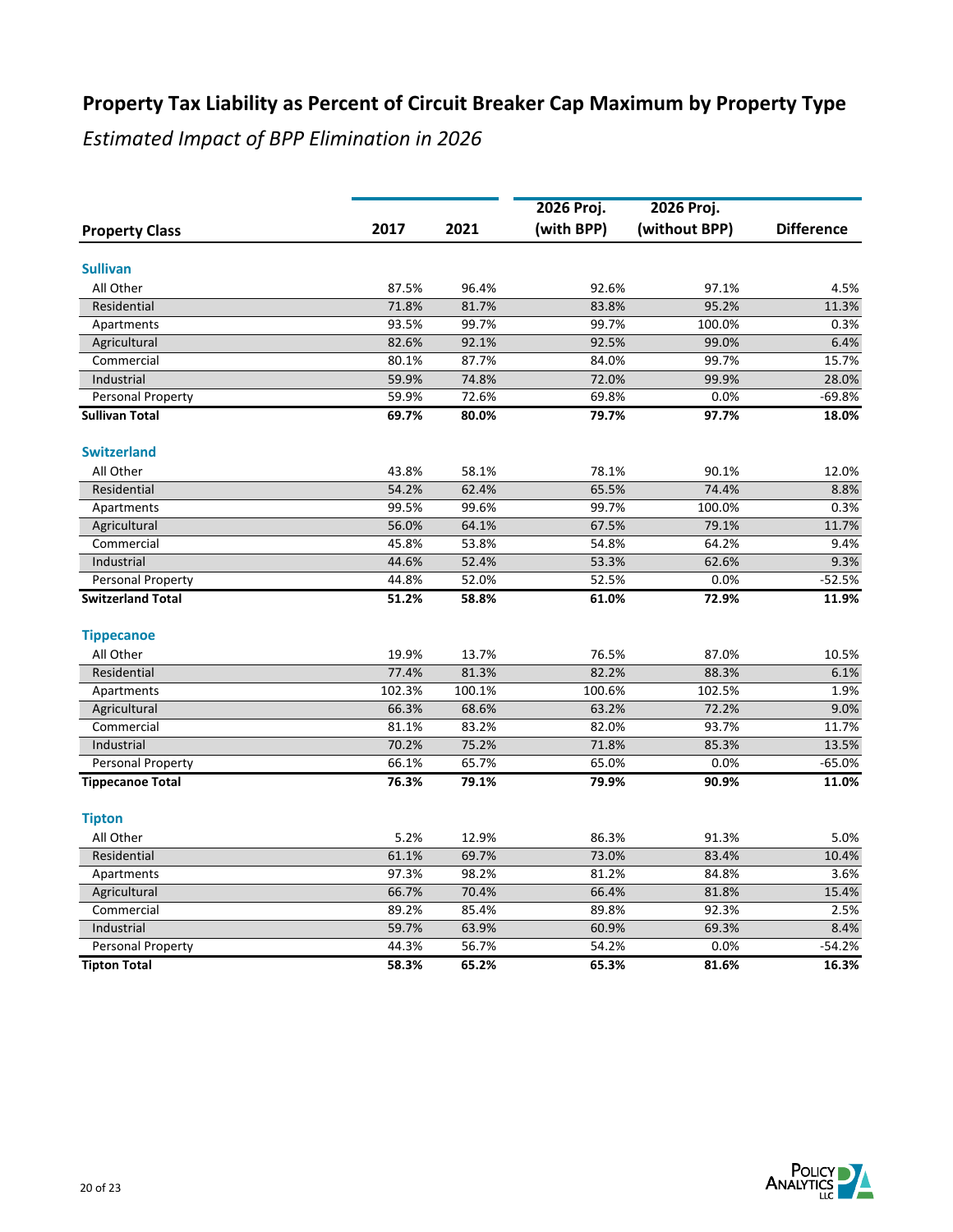|                          |        |        | 2026 Proj. | 2026 Proj.    |                   |
|--------------------------|--------|--------|------------|---------------|-------------------|
| <b>Property Class</b>    | 2017   | 2021   | (with BPP) | (without BPP) | <b>Difference</b> |
| <b>Union</b>             |        |        |            |               |                   |
| All Other                | 64.1%  | 94.6%  | 78.3%      | 87.9%         | 9.6%              |
| Residential              | 76.9%  | 80.6%  | 80.6%      | 87.7%         | 7.1%              |
| Apartments               | 97.5%  | 99.4%  | 97.3%      | 100.0%        | 2.7%              |
| Agricultural             | 82.7%  | 87.4%  | 83.1%      | 93.3%         | 10.1%             |
| Commercial               | 81.0%  | 82.4%  | 80.0%      | 84.6%         | 4.6%              |
| Industrial               | 67.9%  | 71.6%  | 67.5%      | 74.8%         | 7.4%              |
| Personal Property        | 57.8%  | 67.0%  | 64.2%      | 0.0%          | $-64.2%$          |
| <b>Union Total</b>       | 76.8%  | 80.8%  | 78.9%      | 90.2%         | 11.3%             |
| <b>Vanderburgh</b>       |        |        |            |               |                   |
| All Other                | 32.0%  | 23.6%  | 104.7%     | 106.3%        | 1.6%              |
| Residential              | 95.1%  | 98.6%  | 102.3%     | 105.7%        | 3.4%              |
| Apartments               | 108.4% | 108.4% | 107.5%     | 109.0%        | 1.4%              |
| Agricultural             | 98.9%  | 98.3%  | 101.9%     | 106.3%        | 4.4%              |
| Commercial               | 101.7% | 102.3% | 102.4%     | 104.9%        | 2.5%              |
| Industrial               | 94.8%  | 92.9%  | 95.1%      | 100.9%        | 5.8%              |
| Personal Property        | 94.6%  | 95.4%  | 97.1%      | 0.0%          | $-97.1%$          |
| <b>Vanderburgh Total</b> | 95.9%  | 97.5%  | 101.0%     | 105.2%        | 4.2%              |
| <b>Vermillion</b>        |        |        |            |               |                   |
| All Other                | 97.5%  | 98.3%  | 98.1%      | 100.0%        | 1.9%              |
| Residential              | 79.5%  | 84.7%  | 85.9%      | 95.7%         | 9.8%              |
| Apartments               | 99.9%  | 99.9%  | 99.9%      | 100.0%        | 0.1%              |
| Agricultural             | 90.1%  | 94.5%  | 93.6%      | 99.5%         | 5.8%              |
| Commercial               | 77.4%  | 92.7%  | 89.5%      | 100.0%        | 10.5%             |
| Industrial               | 65.6%  | 70.5%  | 67.5%      | 95.6%         | 28.1%             |
| Personal Property        | 58.4%  | 67.3%  | 67.1%      | 0.0%          | $-67.1%$          |
| <b>Vermillion Total</b>  | 71.3%  | 77.6%  | 78.1%      | 97.2%         | 19.1%             |
| <b>Vigo</b>              |        |        |            |               |                   |
| All Other                | 68.5%  | 55.9%  | 103.1%     | 104.0%        | 0.9%              |
| Residential              | 88.8%  | 95.6%  | 99.4%      | 102.6%        | 3.1%              |
| Apartments               | 98.7%  | 107.8% | 107.9%     | 108.0%        | 0.1%              |
| Agricultural             | 90.7%  | 95.9%  | 101.2%     | 105.0%        | 3.8%              |
| Commercial               | 91.8%  | 95.7%  | 97.6%      | 102.2%        | 4.6%              |
| Industrial               | 87.4%  | 87.0%  | 93.2%      | 101.2%        | 8.0%              |
| Personal Property        | 84.3%  | 90.9%  | 94.7%      | 0.0%          | $-94.7%$          |
| <b>Vigo Total</b>        | 88.3%  | 93.9%  | 98.2%      | 102.9%        | 4.7%              |

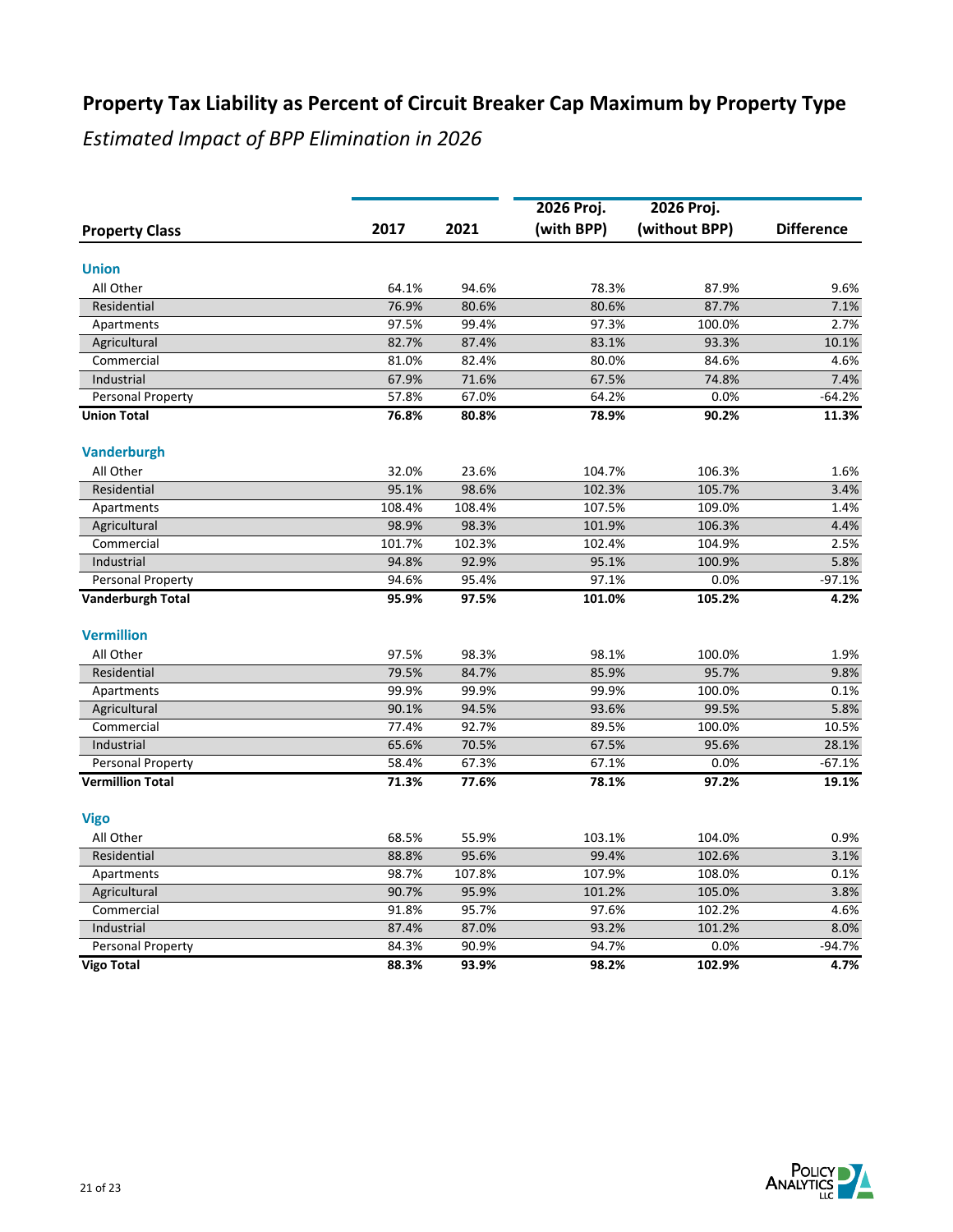|                         |                |                | 2026 Proj.     | 2026 Proj.     |                   |
|-------------------------|----------------|----------------|----------------|----------------|-------------------|
| <b>Property Class</b>   | 2017           | 2021           | (with BPP)     | (without BPP)  | <b>Difference</b> |
| <b>Wabash</b>           |                |                |                |                |                   |
| All Other               | 55.4%          | 34.5%          | 99.2%          | 99.4%          | 0.2%              |
| Residential             | 44.2%          | 63.6%          | 63.4%          | 70.8%          | 7.4%              |
|                         | 95.7%          | 99.2%          | 98.7%          | 99.2%          | 0.5%              |
| Apartments              |                |                |                |                |                   |
| Agricultural            | 51.2%<br>81.7% | 59.1%<br>82.9% | 54.8%<br>80.0% | 64.7%<br>83.4% | 9.9%              |
| Commercial              |                |                |                |                | 3.4%              |
| Industrial              | 81.9%<br>64.4% | 84.0%<br>68.5% | 81.1%<br>64.7% | 84.2%<br>0.0%  | 3.1%<br>$-64.7%$  |
| Personal Property       |                |                |                |                |                   |
| <b>Wabash Total</b>     | 57.4%          | 67.3%          | 64.8%          | 72.0%          | 7.2%              |
| <b>Warren</b>           |                |                |                |                |                   |
| All Other               | 63.5%          | 88.1%          | 68.2%          | 77.6%          | 9.4%              |
| Residential             | 54.5%          | 68.0%          | 67.0%          | 74.4%          | 7.4%              |
| Apartments              | 98.9%          | 99.5%          | 99.4%          | 99.7%          | 0.3%              |
| Agricultural            | 58.2%          | 73.5%          | 68.0%          | 76.1%          | 8.0%              |
| Commercial              | 55.7%          | 64.7%          | 59.9%          | 68.8%          | 8.8%              |
| Industrial              | 45.9%          | 55.9%          | 52.3%          | 60.3%          | 8.1%              |
| Personal Property       | 43.4%          | 55.4%          | 51.7%          | 0.0%           | $-51.7%$          |
| <b>Warren Total</b>     | 54.6%          | 67.8%          | 64.3%          | 74.5%          | 10.1%             |
| <b>Warrick</b>          |                |                |                |                |                   |
| All Other               | 37.2%          | 14.1%          | 49.9%          | 56.5%          | 6.7%              |
| Residential             | 71.4%          | 76.8%          | 73.8%          | 82.7%          | 8.9%              |
| Apartments              | 81.3%          | 82.2%          | 73.3%          | 82.7%          | 9.4%              |
| Agricultural            | 71.0%          | 73.4%          | 67.7%          | 78.4%          | 10.7%             |
| Commercial              | 59.5%          | 65.2%          | 57.3%          | 63.9%          | 6.6%              |
| Industrial              | 53.9%          | 59.5%          | 51.8%          | 61.1%          | 9.3%              |
| Personal Property       | 48.5%          | 51.0%          | 46.3%          | 0.0%           | $-46.3%$          |
| <b>Warrick Total</b>    | 62.3%          | 65.7%          | 65.1%          | 77.8%          | 12.8%             |
| <b>Washington</b>       |                |                |                |                |                   |
| All Other               | 74.2%          | 88.9%          | 96.0%          | 96.9%          | 0.9%              |
| Residential             | 60.2%          | 78.7%          | 78.9%          | 83.5%          | 4.6%              |
| Apartments              | 95.3%          | 99.8%          | 99.7%          | 99.9%          | 0.2%              |
| Agricultural            | 74.5%          | 86.6%          | 84.5%          | 89.5%          | 5.0%              |
| Commercial              | 85.5%          | 92.0%          | 91.4%          | 93.5%          | 2.1%              |
| Industrial              | 76.0%          | 78.4%          | 81.3%          | 85.4%          | 4.1%              |
| Personal Property       | 69.3%          | 75.6%          | 71.1%          | 0.0%           | $-71.1%$          |
| <b>Washington Total</b> | 69.7%          | 82.2%          | 81.0%          | 87.2%          | 6.2%              |
|                         |                |                |                |                |                   |